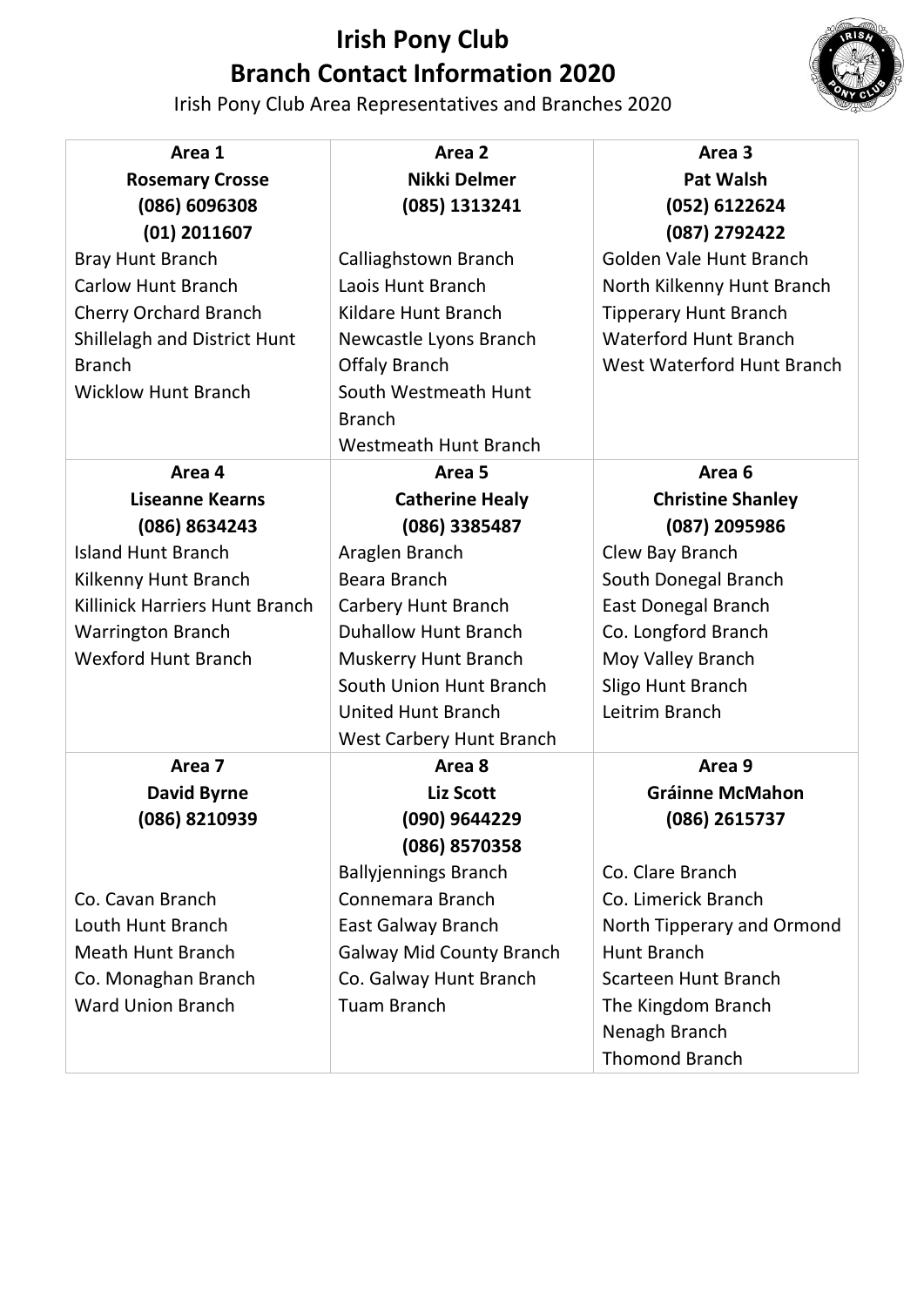

### Areas of the Irish Pony Club

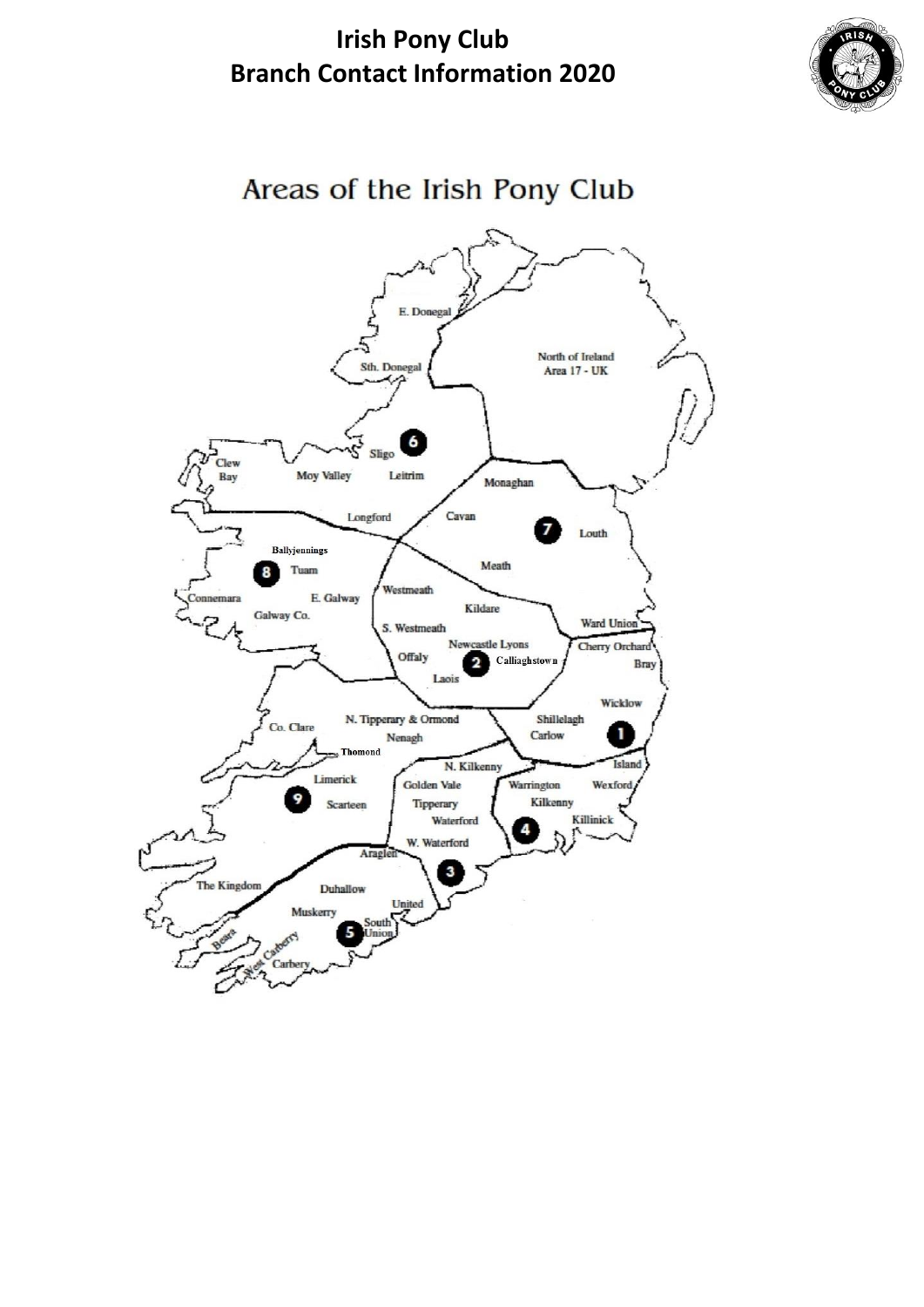

#### **District Commissioners and Officers 2020**

| <b>ARAGLEN BRANCH</b> |                                             |                                 | (2002) |
|-----------------------|---------------------------------------------|---------------------------------|--------|
| Jt. D.C.              | Pat Horgan                                  | 087-6111473                     |        |
|                       | Ballinaparka, Kilworth, Co. Cork.           |                                 |        |
| Jt. D.C.              | <b>John White</b>                           | 087-6358676                     |        |
|                       | Ballinamadock, Araglen, Kilworth, Co. Cork. |                                 |        |
| Sec.                  | <b>Mary O'Donoghue</b>                      | 087-7467575                     |        |
|                       | Macroney, Kilworth, Co. Cork.               | odonoghuemary5@gmail.com        |        |
| Treas.                | <b>Bridie Finn</b>                          | 087-6979382                     |        |
|                       | Barnahown, Araglen, Kilworth, Co. Cork.     |                                 |        |
| C.O.                  | <b>Sinead Kenneally</b>                     | 087-2352780                     |        |
|                       | Parkatobeen, Ballyduff Upper, Co.           | sineadjohnkenneally@hotmail.com |        |
|                       | Waterford.                                  |                                 |        |
| C.O.                  | <b>Frances Leddy</b>                        | 087-2037378                     |        |
|                       | Gortnaskehy, Araglin, Kilworth, Co. Cork.   |                                 |        |
| S.O.                  | <b>Tim McCarthy</b>                         | 089-4939809                     |        |
|                       | Cois Coille, Macroney Upper, Kilworth, Co.  | timmymc2@gmail.com              |        |
|                       | Cork.                                       |                                 |        |

|          | <b>BALLYJENNINGS BRANCH</b>               |                            |  |
|----------|-------------------------------------------|----------------------------|--|
| D.C.     | <b>Patricia Frost</b>                     | 087-2320141                |  |
|          | Orchard House, Mochara, Shrule, Co. Mayo. | patriciafrost.41@gmail.com |  |
| Sec.     | <b>Sheila Barker</b>                      | 083-8784054                |  |
|          | Gortfree, Tourmakeady, Co. Mayo.          | sheilabarker27@gmail.com   |  |
| Treas.   | <b>Katie Jones</b>                        | 083-4618727                |  |
|          | Slieverue, Owed, Headford, Co. Galway.    | katieloujones21@gmail.com  |  |
| C.O.     | Noreen O'Connor                           | 087-2068860                |  |
|          | Liskillen, Ballinrobe, Co. Mayo.          | noirinoconnor@gmail.com    |  |
| Jt. S.O. | John Fahy                                 | 087-9820955                |  |
|          | Knocknageeha, Kilmaine, Co. Mayo.         |                            |  |
| Jt. S.O. | Carol O'Kelly                             | 083-3113884                |  |
|          | Cregduff, Ballinrobe, Co. Mayo.           | okellycarol@gmail.com      |  |

| <b>BEARA BRANCH</b> |                                              |                         | (2004) |
|---------------------|----------------------------------------------|-------------------------|--------|
| D.C. &              | Julie O'Neill                                | 086-1721279             |        |
| Sec.                | 4 Droum West, Castletownbere, Co. Cork.      | aonctb@yahoo.co.uk      |        |
| Treas.              | Katie Con O'Sullivan                         | 083-1388950             |        |
|                     | Ahabrook, Eyeries, Beara, Co. Cork.          |                         |        |
| C.O.                | <b>Kate Sheen</b>                            | 086-4471280             |        |
|                     | Bunaborth, Cahirkeem, Eyeries, Beara, Co.    | katesheehan@outlook.com |        |
|                     | Cork.                                        |                         |        |
| S.O.                | <b>Annie O'Neill</b>                         | 087-9461453             |        |
|                     | Miskish House, Tír na Hilan, Castletownbere, | aonctb@yahoo.co.uk      |        |
|                     | Co. Cork.                                    |                         |        |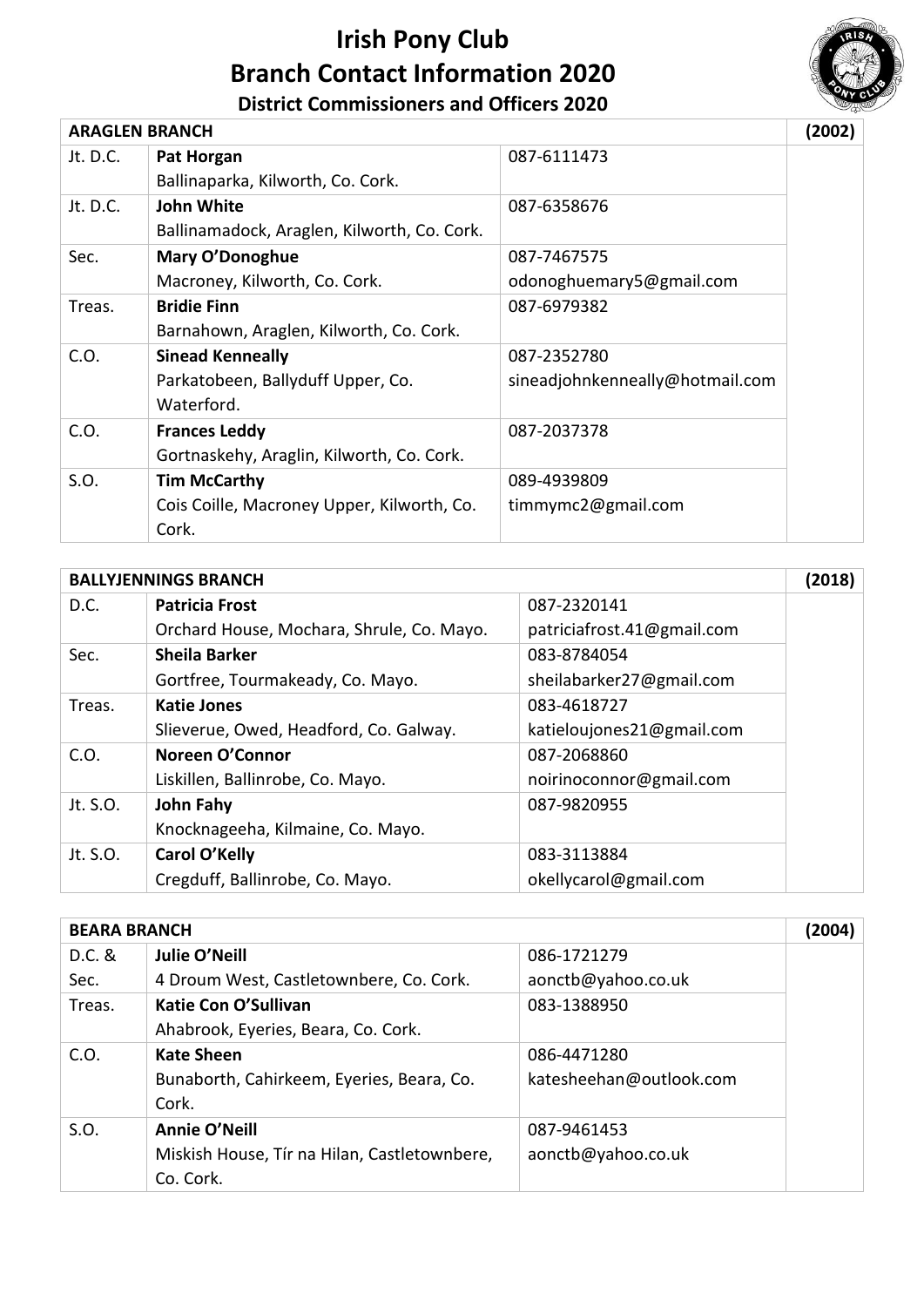

|        | <b>BRAY HUNT BRANCH</b>                        |                               | (1961) |
|--------|------------------------------------------------|-------------------------------|--------|
| D.C.   | <b>Wendy Lee</b>                               | 087-6591306                   |        |
|        | Carrig House, Ballylusk, Ashford, Co. Wicklow  | wendyjlee@gmail.com           |        |
| Sec.   | <b>Janet Collins</b>                           | 087-6470002                   |        |
|        | Sancta Maria, 11 Royal Terrace, Dun            | janetm.collins@gmail.com      |        |
|        | Laoighaire, Co. Dublin.                        |                               |        |
| Treas. | Olive Walker                                   | 086-2200153                   |        |
|        | Kingston Grove, Ballycorus Road, Kilternan,    | olive.walker@obeeco.ie        |        |
|        | Dublin 18.                                     |                               |        |
| C.O.   | <b>Kate Harvey</b>                             | 087-2028997                   |        |
|        | 4 Claremont Villas, Adelaide Road, Glenageary, | katherine.younger@TUDublin.ie |        |
|        | Co. Dublin.                                    |                               |        |
| S.O.   | <b>Nanno Fitzsimons</b>                        | 087-2053053                   |        |
|        | 28 Greenfield, Donnybrook, Dublin 4.           | fitzsimonsnanno@gmail.com     |        |

| <b>CALLIAGHSTOWN BRANCH</b> |                                                     |                          | (1996) |
|-----------------------------|-----------------------------------------------------|--------------------------|--------|
| D.C.                        | <b>Assumpta Byrne</b>                               | 087-2068176              |        |
|                             | c/o Calliaghstown Equestrian Centre, Rathcoole, Co. |                          |        |
|                             | Dublin.                                             |                          |        |
| Sec.                        | <b>Conal O'Carroll</b>                              | 087-6437837              |        |
|                             | c/o Calliaghstown Equestrian Centre, Rathcoole, Co. | conal.ocarroll@gmail.com |        |
|                             | Dublin.                                             |                          |        |
| Treas.                      | Lisa Fields                                         |                          |        |
|                             | c/o Calliaghstown Equestrian Centre, Rathcoole, Co. |                          |        |
|                             | Dublin.                                             |                          |        |

|        | <b>CARBERY HUNT BRANCH</b>                       |                        | (1976) |
|--------|--------------------------------------------------|------------------------|--------|
| D.C.   | <b>Mary Horgan</b>                               | 085-8381158            |        |
|        | Quarry Lodge, Knockaneroe, Kilbrittan, Co. Cork. |                        |        |
| Sec.   | <b>Tracy Fleming Hand</b>                        | 086-2908658            |        |
|        | Ballincurrig, Courtmacsherry, Bandon, Co. Cork.  | tfleminghand@gmail.com |        |
| Treas. | <b>Imelda Hayes</b>                              | 087-6293586            |        |
|        | Maulmane, Bandon, Co. Cork.                      |                        |        |
| C.O.   | <b>Katie McKeon</b>                              | 085-7112010            |        |
|        | Roughgrove, Bandon, Co. Cork.                    | kmck878@gmail.com      |        |
| S.O.   | <b>Carrie Bird</b>                               |                        |        |
|        | Kilcolemanpark, Enniskeane, Co. Cork.            |                        |        |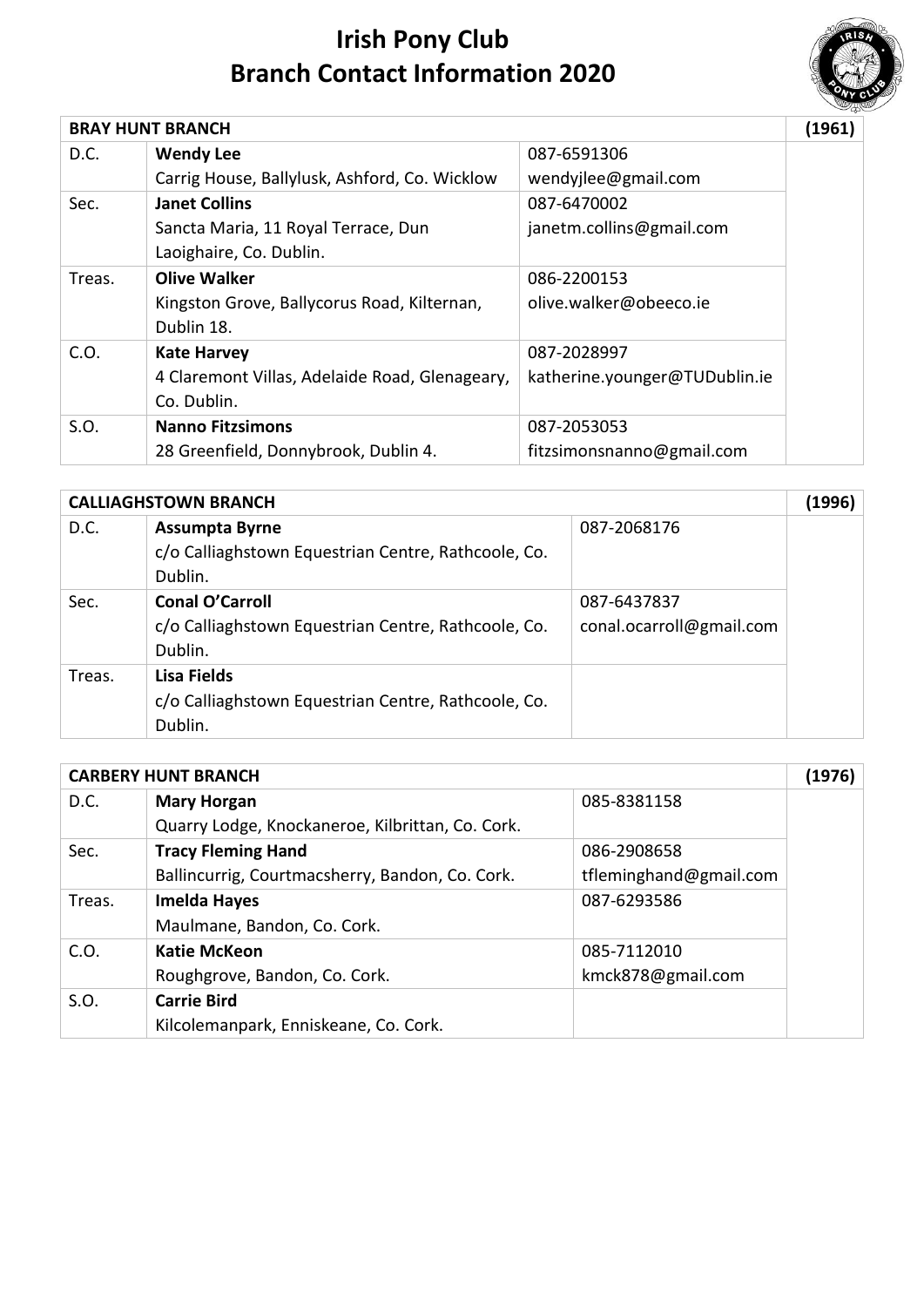

|          | <b>CARLOW HUNT BRANCH</b>                        | (1952) |
|----------|--------------------------------------------------|--------|
| Jt. D.C. | <b>Emma Kelly</b>                                |        |
|          | Woodbrook House, Tankardstown, Tullow, Co.       |        |
|          | Carlow.                                          |        |
| Jt. D.C. | <b>Ivan Hatton</b>                               |        |
|          | Bendenstown, Rathoe, Tullow, Co. Carlow.         |        |
| Sec.     | Liz Mahon                                        |        |
|          | Springfield Lodge, Bennekerry, Carlow.           |        |
| Treas.   | Lousie O'Neill                                   |        |
|          | Coolnacuppoge, Corries, Muine Bheag, Co. Carlow. |        |
| C.O.     | <b>Margaret Fogarty</b>                          |        |
|          | Ballykeenan, Borris, Co. Carlow.                 |        |
| S.O.     | Eileen Brennan                                   |        |
|          | Ballyharmon House, Carlow.                       |        |

| <b>CHERRY ORCHARD BRANCH</b> |                                                     |                              | (2005) |
|------------------------------|-----------------------------------------------------|------------------------------|--------|
| D.C.                         | <b>Fiona Cloke</b>                                  | 086-3192526 / 053-9244958    |        |
| & C.O.                       | Dranagh, Courtnacuddy, Enniscorthy, Co.<br>Wexford. | fionacloke@eircom.net        |        |
| Sec.                         | <b>Amanda Maher</b>                                 | 087-7721298                  |        |
|                              | 15 Cherry Orchard Green, Ballyfermot, Dublin.       | amandamaher@cherryorchard.ie |        |
| Treas.                       | <b>Claire Bolger</b>                                | 087-2872930                  |        |
|                              | 110 Aylmer Park, Naas, Co. Kildare.                 | clarian@eircom.net           |        |

| <b>CLEW BAY BRANCH</b> |                                        | (2002)                        |  |
|------------------------|----------------------------------------|-------------------------------|--|
| D.C.                   | <b>Fiona Bourke</b>                    | 086-8898833                   |  |
|                        | Knappa Beg, Westport, Co. Mayo.        | fionabourkewestport@gmail.com |  |
| Asst.                  | <b>Mona Purcell</b>                    | 087-9891613                   |  |
| D.C.                   | Lakeview, Srah, Claremorris, Co. Mayo. | monap@killary.com             |  |
| Sec.                   | <b>Sarah Harvey</b>                    | 086-8576269                   |  |
|                        | Derryloughan South, Newport, Co. Mayo. | sarah.harvey596@gmail.com     |  |
| Treas.                 | <b>Annie Minish</b>                    | 086-2337593                   |  |
|                        | Raheens, Castlebar, Co. Mayo.          | aminish@minish.org            |  |

| <b>CO. CAVAN BRANCH</b> |                                        | (1987)                          |  |
|-------------------------|----------------------------------------|---------------------------------|--|
| D.C.                    | <b>Lorraine McConnon</b>               | 087-9279518                     |  |
|                         | 3 Lismore View, Crossdoney, Co. Cavan. | Imcconno@cisco.com              |  |
| Sec.                    | <b>Amanda-Jane Smith</b>               | 086-3888208                     |  |
|                         | Clonervy, Poles, Co. Cavan.            | amandajanebryant1@yahoo.co.uk   |  |
| Treas.                  | <b>Ethel Brady</b>                     | 087-7818300                     |  |
|                         | Ballintemple, Ballinagh, Co. Cavan.    | faithfulandtriumphant@gmail.com |  |
| S.O.                    | <b>Nial McKiernan</b>                  | 086-8282207                     |  |
|                         | Drumalee, Belturbet, Co. Cavan.        | tunkerroad@hotmail.com          |  |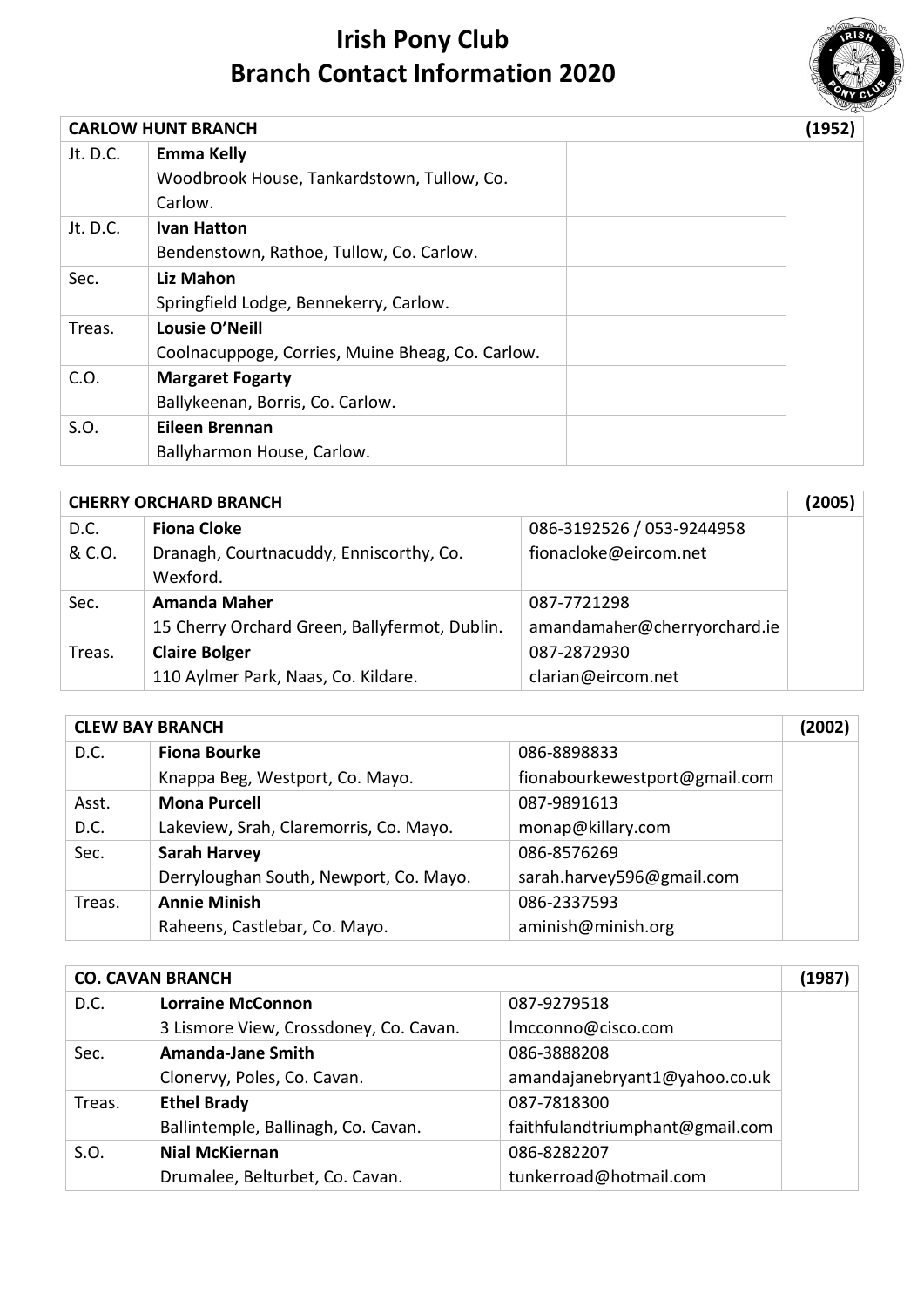

| <b>CO. CLARE BRANCH</b> |                                             |                              | (1981) |
|-------------------------|---------------------------------------------|------------------------------|--------|
| D.C.                    | <b>Nicki Harvey</b>                         | 086-7830158                  |        |
|                         | Donail, Kilimer, Kilrush, Co. Clare.        | dc@clareponyclub.ie          |        |
| Sec.                    | Jennifer Hanrahan                           | 087-6376588                  |        |
|                         | Erribul, Labasheeda, Ennis, Co. Clare.      | secretary@clareponyclub.ie   |        |
| Treas.                  | <b>Erin Begley</b>                          | 087-2739937                  |        |
|                         | Carnakella, Newmarket-on-Fergus, Co. Clare. | treasurer@clareponyclub.ie   |        |
| C.O.                    | <b>Marie Therese Carroll</b>                | 086-8780126                  |        |
|                         | Barntick, Clarecastle, Co. Clare.           | marietheresecarroll@yahoo.ie |        |
| S.O.                    | <b>Martin McNamara</b>                      | 086-3897555                  |        |
|                         | Tarmon West, Kilkee, Co. Clare.             | martin@easigrass.ie          |        |
| Tet.                    | <b>Tommy Lane</b>                           |                              |        |
| Trainer                 | Quinpool, Parteen, Co. Clare.               |                              |        |

|          | <b>CO. GALWAY HUNT BRANCH</b>         |                         | (2013) |
|----------|---------------------------------------|-------------------------|--------|
| D.C.     | <b>Michael McDonagh</b>               | 087-6853343             |        |
|          | Backpark, Esker, Athenry, Co. Galway. | cghponyclub@hotmail.com |        |
| Asst.    | John Whyte                            | 086-0811766             |        |
| $D.C.$ & | Craughwell, Co. Galway.               |                         |        |
| C.O.     |                                       |                         |        |
| Sec.     | <b>Katherine Costello</b>             | 087-1813244             |        |
|          | Cartymore, Turloughmore, Co. Galway.  |                         |        |
| Sec.     | Deirdre Hogan                         |                         |        |
|          | Roshill, Oranmore, Co. Galway.        |                         |        |
| Treas.   | <b>Breda Whyte</b>                    | 087-2876658             |        |
|          | Craughwell, Co. Galway.               | bredawhyte123@gmail.com |        |
| Treas.   | Dara O'Malley                         |                         |        |
|          | Turloughmore, Co. Galway.             |                         |        |

| <b>CONNEMARA BRANCH</b> |                                                   |                   | (1987) |
|-------------------------|---------------------------------------------------|-------------------|--------|
| D.C.                    | <b>Nicola Musgrave</b>                            | 087-2306666       |        |
|                         | Cleggan Farm, Cleggan, Connemara, Co. Galway.     | hunimus@gmail.com |        |
| Treas.                  | <b>Madeline Joyce</b>                             | 087-2735863       |        |
|                         | Cushatrough, Streamstown, Connemara, Co. Galway.  |                   |        |
| C.O.                    | <b>Roisín Pryce</b>                               |                   |        |
|                         | Robin Hill, Cannons Lane, Clifden, Connemara, Co. |                   |        |
|                         | Galway.                                           |                   |        |
| S.O.                    | <b>Mary Ward</b>                                  |                   |        |
|                         | Taobh a Locha, Streamstown, Connemara, Co.        |                   |        |
|                         | Galway.                                           |                   |        |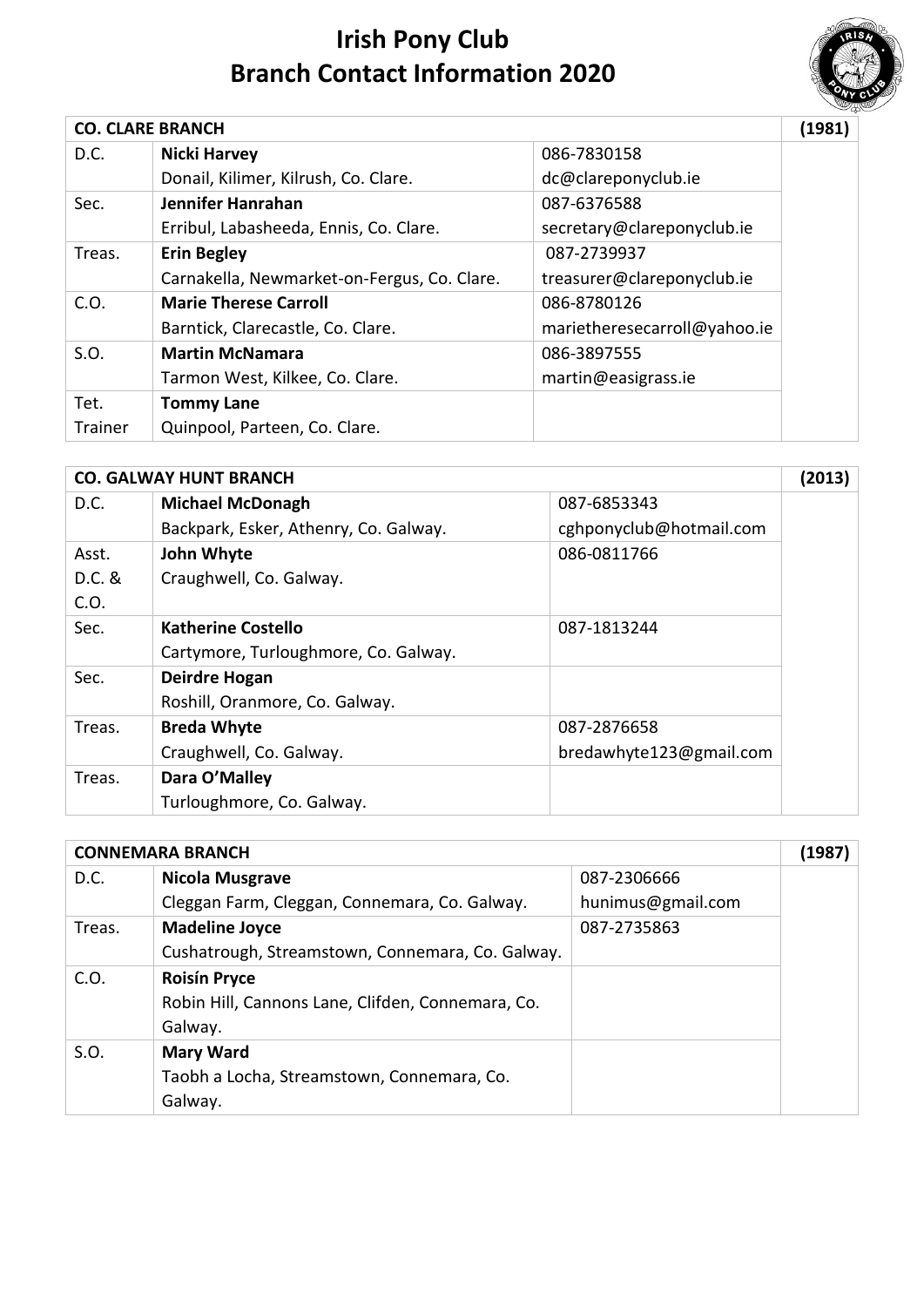

|        | <b>DUHALLOW HUNT BRANCH</b>              |                                | (1956) |
|--------|------------------------------------------|--------------------------------|--------|
| D.C.   | <b>Michelle Archdeacon</b>               | 086-3998061                    |        |
|        | Gortmore, Banteer, Co. Cork.             | michellearchdeacon@yahoo.ie    |        |
| Sec.   | <b>Barbara Roche</b>                     | 087-9263213                    |        |
|        | Armyvilla Farm, Glantane, Mallow, Co.    | barbarahennessyroche@gmail.com |        |
|        | Cork.                                    |                                |        |
| Treas. | <b>Maria Aherne</b>                      | 087-6382256                    |        |
|        | Croughta, Ballyclough, Mallow, Co. Cork. | tomaraherne@gmail.com          |        |
| C.O.   | Marita Vaughan                           | 086-3870010                    |        |
|        | Clongeel, Newmarket, Co. Cork.           | maritavaughan@yahoo.ie         |        |

|            | <b>EAST DONEGAL BRANCH</b>                     |                           | (1984) |
|------------|------------------------------------------------|---------------------------|--------|
| D.C.       | Lorna McCrudden                                | 087-3111381               |        |
|            | Dunwiley, Stranorlar, Co. Donegal.             | lornamccrudden@gmail.com  |        |
| Asst.      | <b>Marina Hamilton</b>                         | 086-8216335               |        |
| D.C.       | Maymore, St. Johnston, Co. Donegal.            | info@marinahamilton.net   |        |
| Sec.       | <b>Alison Higgins</b>                          | 083-8393635               |        |
|            | 44 Glenoughty Close, Letterkenny, Co. Donegal. | alison.higgins8@gmail.com |        |
| Jt. Treas. | <b>Sharon Kelly</b>                            | 086-3389166               |        |
|            | Kellee Stables, Legnahoory, Kilmacrennan, Co.  | equi-wash@hotmail.com     |        |
|            | Donegal.                                       |                           |        |
| Jt. Treas. | <b>Ann Marie Ferry</b>                         | 086-0884903               |        |
|            | Portlean, Kilmacrennan, Co. Donegal.           | amferry95@gmail.com       |        |
| C.O.       | Amanda Lynch                                   |                           |        |
|            | Tooban, Burnfoot, Co. Donegal.                 |                           |        |
| S.O.       | Trudi O'Reilly                                 |                           |        |
|            | Moyle, Lifford, Co. Donegal.                   |                           |        |

|          | <b>EAST GALWAY HUNT BRANCH</b>                    |                         | (1987) |
|----------|---------------------------------------------------|-------------------------|--------|
| D.C.     | <b>Ruth Waldron</b>                               | 087-3741869             |        |
|          | Kilclooney, Ballinasloe, Co. Galway.              |                         |        |
| Sec.     | <b>Trish Finnan</b>                               | 086-8330238             |        |
|          | Lowerwood, Castledaly, Moate, Co. Westmeath.      | trishfinnan@yahoo.co.uk |        |
| Treas.   | <b>Marie Dunne</b>                                | 087-4176104             |        |
|          | Ballyeighter, Ahascragh, Ballinasloe, Co. Galway. | rmdunne@hotmail.com     |        |
| Jt. C.O. | <b>Suzanne Naughton</b>                           | 087-7989520             |        |
|          | Liscappul, Aughrim, Ballinasloe, Co. Galway.      | suznolan1@gmail.com     |        |
| Jt. C.O. | <b>Lucy Townsley</b>                              | 087-2273084             |        |
|          | Cois Dun, Caheronaun, Loughrea, Galway.           | lucyt71@gmail.com       |        |
| Jt. S.O. | <b>Yvonne Braadley</b>                            | 087-9715910             |        |
|          | Castlebin, New Inn, Ballinasloe, Co. Galway.      | yvonne.bradley@live.ie  |        |
| Jt. S.O. | <b>Claire Cleary</b>                              | 086-0552029             |        |
|          | Cloonena, Kilconnell, Ballinasloe, Co. Galway.    | czcleary@gmail.com      |        |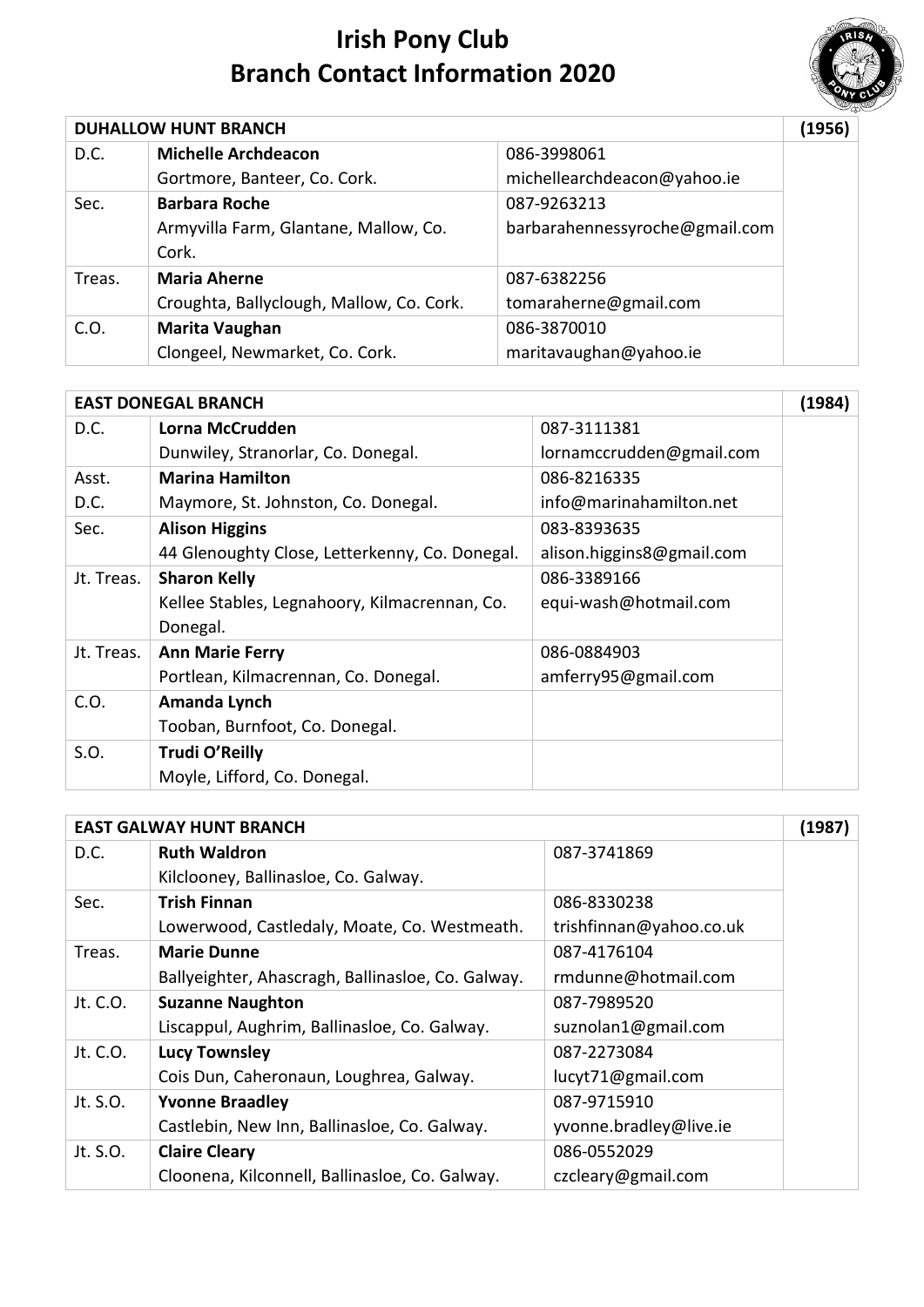

|        | <b>GALWAY MID COUNTY BRANCH</b>     |                                    | (1985) |
|--------|-------------------------------------|------------------------------------|--------|
| D.C.   | Julie McCann                        | 087-7807368                        |        |
|        | "Hyndland", Moyveela, Oranmore, Co. | juliemccann@eircom.net             |        |
|        | Galway.                             |                                    |        |
| Asst.  | <b>Caroline Conroy</b>              | 087-4128223                        |        |
| D.C.   | Kilcorban, Tynagh, Loughrea, Co.    | caroline.conroy@hotmail.com        |        |
|        | Galway.                             |                                    |        |
| Sec.   | <b>Noel Maher</b>                   | 087-9090009                        |        |
|        |                                     | gmpcsecretary@gmail.com            |        |
| Treas. | <b>Justin Scanlon</b>               | 087-7998859                        |        |
|        |                                     | justinbscanlon@gmail.com           |        |
| C.O.   | <b>Mary Corbett</b>                 | 087-7406493                        |        |
|        |                                     | danza.mary@yahoo.ie                |        |
| S.O.   | <b>Gerry McManus</b>                | 087-2837012                        |        |
|        |                                     | gerrymcmanusconservation@gmail.com |        |

|          | <b>GOLDEN VALE HUNT BRANCH</b>         |                            | (1989) |
|----------|----------------------------------------|----------------------------|--------|
| D.C.     | <b>Frank Nolan</b>                     | 086-8062770                |        |
|          | Mullaunbrack, Thurles, Co. Tipperary.  | franknolan780@gmail.com    |        |
| Asst.    | Kevin O'Dwyer                          | 086-2018226                |        |
| $D.C.$ & | 6 Abbot Mews, Holycross, Thurles, Co.  | coduibhir@gmail.com        |        |
| S.O.     | Tipperary.                             |                            |        |
| Sec.     | <b>Elaine Glasheen</b>                 | 087-9690171                |        |
|          | Holycross, Thurles, Co. Tipperary.     | elaineglasheen@yahoo.co.uk |        |
| Treas.   | Fiach O'Keeffe                         | 087-7062901                |        |
|          | Tullequane, Ballynonty, Thurles, Co.   | fiachokeeffe@aol.com       |        |
|          | Tipperary.                             |                            |        |
| C.O.     | <b>Paul Fahey</b>                      | 086-1973795                |        |
|          | Glenreigh Mor, Holycross, Thurles, Co. | pfahey2011@gmail.com       |        |
|          | Tipperary.                             |                            |        |

|            | <b>ISLAND HUNT BRANCH</b>                            |                         | (1956) |
|------------|------------------------------------------------------|-------------------------|--------|
| Jt. $D.C.$ | <b>Fleur Creed</b>                                   | 087-3705743             |        |
|            | Oulartleigh, Glenbrien, Enniscorthy, Co.<br>Wexford. | fleurcreed@gmail.com    |        |
| Jt. D.C.   | <b>Dorothy Bailey-Annesley</b>                       | 087-2714749             |        |
|            | Scarnagh, Inch, Gorey, Co. Wexford.                  | dbannesley@gmail.com    |        |
| Sec.       | <b>Brian Dowley</b>                                  | 086-8524657             |        |
|            | Concorde House, Gorey, Co. Wexford.                  | briandowley@eircom.net  |        |
| Treas.     | Lisa Dunne                                           | 086-8724413             |        |
|            | Ballygarret, Gorey, Co. Wexford.                     | lisadunne1000@gmail.com |        |
| C.O.       | Lisa O'Donnell                                       | 087-4150619             |        |
|            | Beech Drive, Killowen, Gorey, Co. Wexford.           | lisa@softouch.ie        |        |
| C.O.       | <b>Susan Carey</b>                                   | 087-6244913             |        |
|            |                                                      | susan.carey8@gmail.com  |        |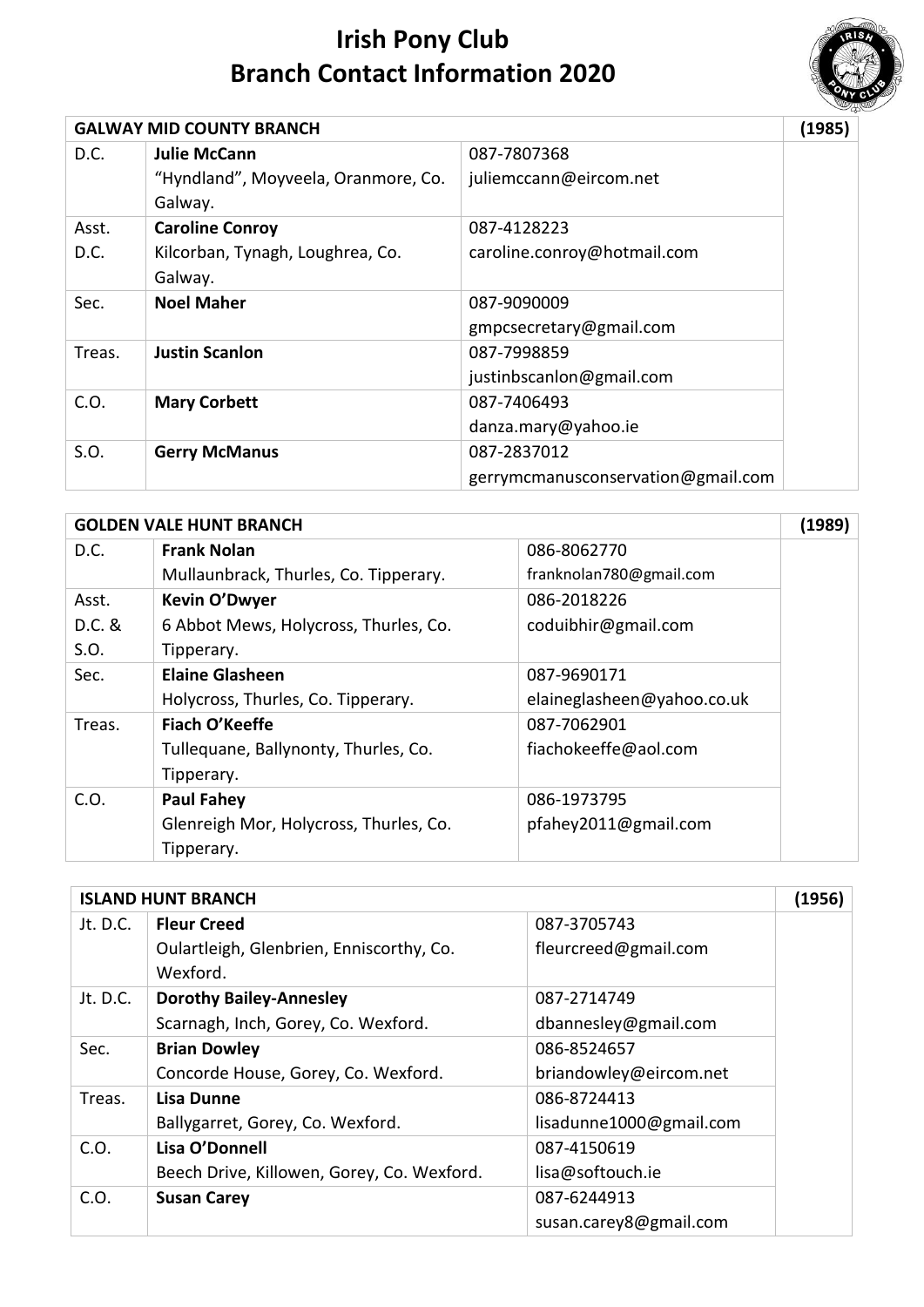

|      | Viticella Lodge, Boleynass, Ashford, Co.<br>Wicklow. |                             |
|------|------------------------------------------------------|-----------------------------|
| S.O. | <b>Patrick Cullen</b>                                | 087-4643491                 |
|      |                                                      | paddycullen.pc.pc@gmail.com |

| <b>KILDARE HUNT BRANCH</b> |                          |                             | (1953) |
|----------------------------|--------------------------|-----------------------------|--------|
| Jt. D.C.                   | <b>Fiona Nangle</b>      | 087-6606278                 |        |
|                            |                          | fiona.nangle@yahoo.ie       |        |
| Jt. D.C.                   | <b>Martha Reid</b>       | 087-2566328                 |        |
|                            |                          | marthareid515@gmail.com     |        |
| Jt. Sec.                   | <b>Triona Quinlan</b>    | 086-0227012                 |        |
|                            |                          | khpcsecretary@gmail.com     |        |
| Jt. Sec.                   | <b>Lorraine McCarthy</b> | 087-2253713                 |        |
|                            |                          | khpcsecretary@gmail.com     |        |
| Treas.                     | Eleanor Wauchob          | 086-1507359                 |        |
|                            |                          | eleanorwauchob@hotmail.com  |        |
| C.O.                       | <b>Ber Fahy</b>          | 087-6830881                 |        |
|                            |                          | roefieldstables@hotmail.com |        |
| S.O.                       | <b>Sean Sargent</b>      | 087-2354916                 |        |
|                            |                          | seansarg@eircom.net         |        |

|        | <b>KILKENNY HUNT BRANCH</b>             |                           | (1946) |
|--------|-----------------------------------------|---------------------------|--------|
| D.C.   | <b>Kevin O'Donnell</b>                  | 086-8142041               |        |
|        | Bramblestown, Gowran, Co. Kilkenny.     | kevinfodonnell2@gmail.com |        |
| Sec.   | <b>Claire Goodwillie</b>                | 086-8535115               |        |
|        | Lavistown, Co. Kilkenny.                | claire@goodad.ie          |        |
| Treas. | <b>Gabrielle Carroll</b>                | 086-8471172               |        |
|        | Clashwilliam, Gowran, Co. Kilkenny.     | gabcarroll@gmail.com      |        |
| C.O.   | <b>Sylvester Ryan</b>                   | 086-8206860               |        |
|        | Killeen, Graiguenamanagh, Co. Kilkenny. | sylvesterryan@eircom.net  |        |

|        | KILLINICK HARRIERS HUNT BRANCH       |                         |  |
|--------|--------------------------------------|-------------------------|--|
| D.C.   | Larry O'Keeffe                       | 087-9162860 / 053-      |  |
|        | Sleedagh, Cleariestown, Co. Wexford. | 9139140                 |  |
|        |                                      | laokeeffe053@gmail.com  |  |
| Sec.   | <b>Helen Bates</b>                   |                         |  |
| Treas. | <b>Vonnie Roche</b>                  | 086-3223542             |  |
|        | Newtown, Bridgetown, Co. Wexford.    | vonnie.roche7@gmail.com |  |
| C.O.   | <b>Emer Jordan</b>                   |                         |  |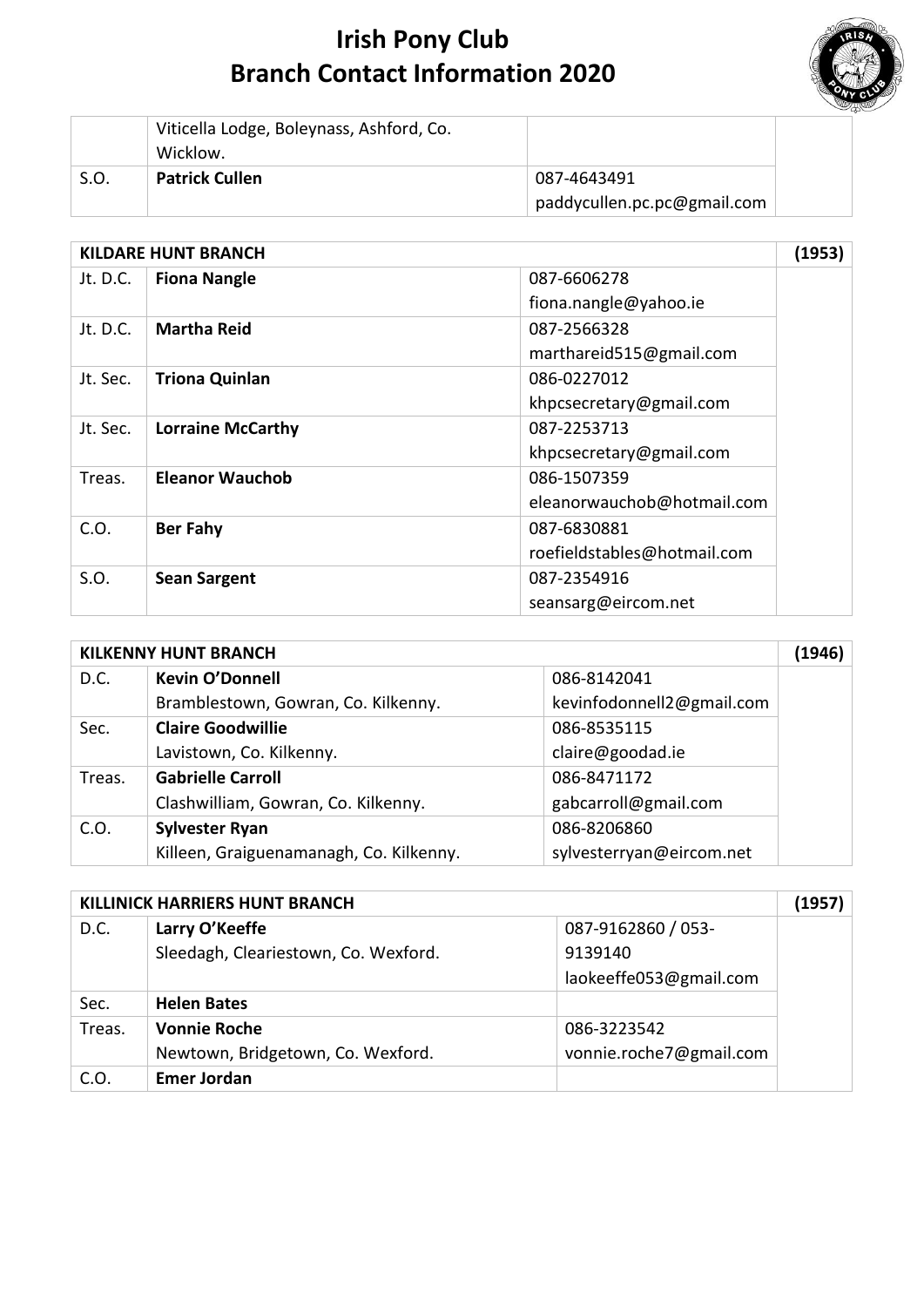

| <b>LAOIS HUNT BRANCH</b> |                                                |                           | (1977) |
|--------------------------|------------------------------------------------|---------------------------|--------|
| D.C.                     | <b>Tomás Murphy</b>                            | tomasmurphy61@gmail.com   |        |
| Sec.                     | <b>Sharon Maher</b>                            | sharon maher@outlook.com  |        |
|                          | River Cottage, Garrons, Stradbally, Co. Laois. |                           |        |
| Treas.                   | <b>Amanda Dunne</b>                            | dunneamanda@hotmail.com   |        |
|                          | Ashville, Brosna, Birr, Co. Offaly.            |                           |        |
| S.O.                     | <b>Warren Schofield</b>                        | 087-8153896               |        |
|                          | Cherrymills House, Kildangan, Co. Kildare.     | warrenschofield@gmail.com |        |

|        | <b>LEITRIM BRANCH</b>                      |                              |  |
|--------|--------------------------------------------|------------------------------|--|
| D.C.   | <b>Helen McLoughlin</b>                    | 086-8524435                  |  |
|        | Drumcong, Carrick on Shannon, Co. Leitrim. | helen-                       |  |
|        |                                            | mcloughlin1@hotmail.com      |  |
| Sec. & | <b>Julie Quinn</b>                         | 087-2699319                  |  |
| C.O.   | Corglass, Keadue, Boyle, Roscommon.        | jmquinn81@gmail.com          |  |
| Treas. | <b>Tara Brennan</b>                        | 086-3226766                  |  |
|        | Drumcong, Carrick on Shannon, Co. Leitrim. | tara.brennan.doyle@gmail.com |  |
| S.O.   | <b>Neil McManus</b>                        | 086-8348758                  |  |
|        | Drumshanbo, Co. Leitrim.                   |                              |  |

| <b>CO. LIMERICK HUNT BRANCH</b> |                                                  |                          | (1954) |
|---------------------------------|--------------------------------------------------|--------------------------|--------|
| D.C.                            | <b>Rebecca Murphy</b>                            | 087-2847429              |        |
|                                 | Knockfenora, Bruree, Co. Limerick.               | rebmurphy@eircom.net     |        |
| Asst.                           | <b>Emma Buckley</b>                              | 087-2078398              |        |
| D.C.                            | Skehanagh, Crecora, Co. Limerick.                | emmabuckleymt@gmail.com  |        |
| Sec.                            | <b>Elaine Walsh</b>                              | 086-8773853              |        |
|                                 | 21 Butterfield Avenue, Old Cork Road, Limerick.  | elaineheagney@gmail.com  |        |
| Treas.                          | <b>Richard Curtin</b>                            | 087-2231690              |        |
|                                 | Woodbine Lodge, Beabus, Adare, Co. Limerick.     | richardtcurtin@gmail.com |        |
| C.O.                            | <b>Dr. Eithne Wallace</b>                        | 087-2242910              |        |
|                                 | Ballycorrigan, Ballina, Killaloe, Co. Tipperary. | eithne.foley@hse.ie      |        |
| S.O.                            | Dr. Eithne Wallace                               | 087-2242910              |        |
|                                 | Ballycorrigan, Ballina, Killaloe, Co. Tipperary. | eithne.foley@hse.ie      |        |

| <b>CO. LONGFORD HUNT BRANCH</b> |                                            |                     | (1980) |
|---------------------------------|--------------------------------------------|---------------------|--------|
| Jt. D.C.                        | <b>Patricia McDonnell</b>                  | 086-6080248         |        |
|                                 | Lyanmore, Ardagh, Co. Longford.            |                     |        |
| Jt. D.C.                        | <b>Eugene Kenny</b>                        |                     |        |
|                                 | Deerpark, Ardagh, Co. Longford.            |                     |        |
| Sec.                            | <b>Yvonne Finnegan</b>                     | 086-3845050         |        |
|                                 | Newtownbond, Edgeworthstown, Co. Longford. | pyfin@hotmail.com   |        |
| Jt.                             | <b>Yvonne McHugh</b>                       |                     |        |
| Treas.                          | Brianstown House, Longford, Co. Longford.  |                     |        |
| Jt.                             | <b>Ciara Gallagher</b>                     | 086-8481838         |        |
| Treas.                          | Lismeen, Moatfarrell, Co. Longford.        | cgallagher1@live.ie |        |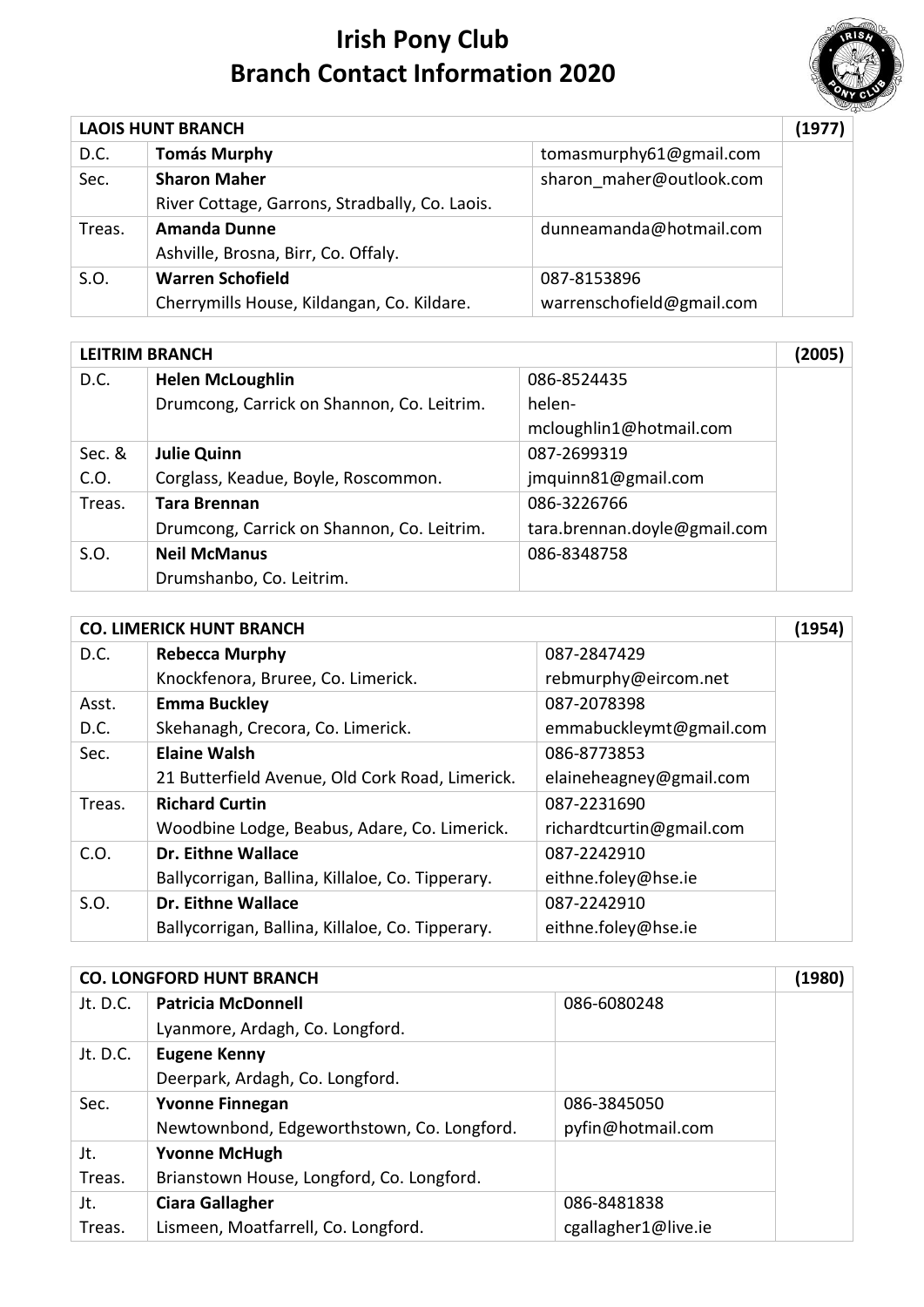

| C.O. & | $^{\shortmid}$ Joe Esler            |  |
|--------|-------------------------------------|--|
| S.O.   | Taghshinny, Colehill, Co. Longford. |  |

|        | <b>LOUTH HUNT BRANCH</b>                      |                             | (1949) |
|--------|-----------------------------------------------|-----------------------------|--------|
| D.C.   | <b>Sandra Cumiskey</b>                        | 087-2798767                 |        |
|        | Candlefort Stud, Inniskeen, Dundalk, Co.      | sandracumiskey@hotmail.com  |        |
|        | Louth.                                        |                             |        |
| Asst.  | <b>Ken Reily</b>                              | 087-1761826                 |        |
| D.C.   | The Stone Cottage, Salterstown, Dunleer, Co.  | reilyclan@eircom.net        |        |
|        | Louth.                                        |                             |        |
| Sec.   | <b>Grainne Cronin</b>                         | 087-2371530                 |        |
|        | Briarleas, Julianstown, Co. Meath.            | grainnecronin1969@gmail.com |        |
| Treas. | <b>Mary McLoughlin Teeling</b>                | 086-1742737                 |        |
|        |                                               | mary@mcloughlinoil.com      |        |
| C.O.   | Caitriona Kavanagh                            | 083-4437909                 |        |
|        | 8 Kilsough Gardens, Castleisland, Balbriggan, | catrionakav81@gmail.com     |        |
|        | Co. Dublin.                                   |                             |        |
| S.O.   | <b>Darragh McMahon</b>                        | 087-2212686                 |        |
|        | Hollyvale House, Drogheda Road, Collon, Co.   | darraghmm@gmail.com         |        |
|        | Louth.                                        |                             |        |

|          | <b>MEATH HUNT BRANCH</b>                  |                           |  |
|----------|-------------------------------------------|---------------------------|--|
| Jt. D.C. | <b>Gerald Brady</b>                       | 086-8363905               |  |
|          | Cruicetown House, Nobber, Co. Meath.      | geraldbrady2016@gmail.com |  |
| Jt. D.C. | <b>Tom Mullen</b>                         | 086-2538074               |  |
|          | Boyneview House, Convent Road, Athlumney, | tom.mullen@mergon.com     |  |
|          | Navan, Co. Meath.                         |                           |  |
| Sec.     | Jennifer Monaghan                         | 086-2686212               |  |
|          | Somerville, Kentstown, Co. Meath.         | skjennifer@hotmail.com    |  |
| Treas.   | June O'Reilly                             | 086-3343620               |  |
|          | Moorepark, Garristown, Co. Meath.         | june_loughran@yahoo.com   |  |
| C.O.     | <b>Rita Dunnes</b>                        |                           |  |

|        | <b>CO. MONAGHAN BRANCH</b>                  |                        | (1977) |
|--------|---------------------------------------------|------------------------|--------|
| D.C.   | <b>Janice Mackarel</b>                      | 087-6813689            |        |
|        | Roughfort, clones, Co. Monaghan.            | ajmackarel@hotmail.com |        |
| Sec.   | <b>Kathryn Millington</b>                   | 087-6813689            |        |
|        | 46 Carrickaduff Road, Keady, Armagh.        |                        |        |
| Treas. | <b>Glen Gillanders</b>                      | 083-1837683            |        |
|        | Fedoo, Castleshane, Monaghan, Co. Monaghan. |                        |        |
| C.O.   | <b>Bernie Evans</b>                         | 087-6813689            |        |
| S.O.   | <b>Orla Sheehan</b>                         |                        |        |
|        | Glaslough, Monaghan.                        |                        |        |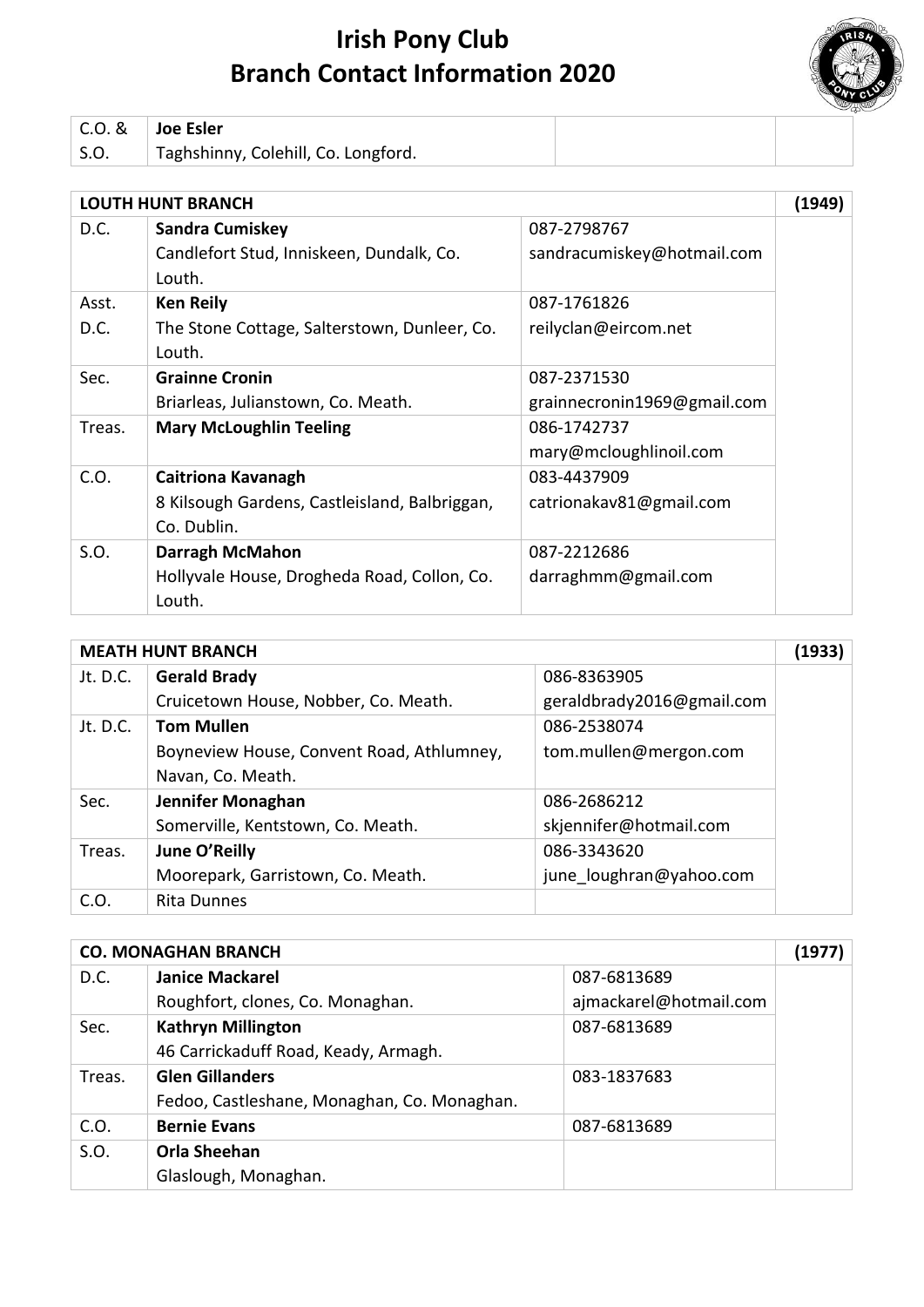

|          | <b>MOY VALLEY BRANCH</b>            |                          | (1996) |
|----------|-------------------------------------|--------------------------|--------|
| Jt. D.C. | <b>Aoife Rochford</b>               | 086-8143950              |        |
|          | 5 Sion Hill, Castlebar, Co. Mayo.   | aoiferochford@eircom.net |        |
| Jt. D.C. | Declan Cooke,                       | 087-6792292              |        |
|          | Bonniconlon, Ballina, Mayo.         | cookesS4@eircom.net      |        |
| Sec.     | <b>Elaine Fahy</b>                  | 087-9457888              |        |
|          | Neale Road, Ballinrobe, Mayo.       | elainefahy1@gmail.com    |        |
| Treas.   | <b>Deirdre Fadian</b>               | 087-7788051              |        |
|          | 53 Lakeview, Castlebar, Mayo.       | dfadian@gmail.com        |        |
| C.O.     | <b>Maria Stapleton</b>              | 087-6863643              |        |
|          | The Oaks, Castlebar, Mayo.          |                          |        |
| S.O.     | <b>Joan Ruttledge</b>               | 087-6441939              |        |
|          | Clooneigh, Cloghans, Ballina, Mayo. | joanruttledge@yahoo.ie   |        |

| <b>MUSKERRY HUNT BRANCH</b> |                                          |                                | (1992) |
|-----------------------------|------------------------------------------|--------------------------------|--------|
| D.C.                        | <b>Roisin Crowley</b>                    | 086-3522177                    |        |
|                             | Carrigdarrery House, Lissarda, Co. Cork. | muskeryyponyclubcork@gmail.com |        |
| Treas.                      | <b>Anne Crowley</b>                      | muskerryponyclubcork@gmail.com |        |
| C.O.                        | <b>Máire Kiernan</b>                     | muskerryponyclubcork@gmail.com |        |
| S.O.                        | <b>Emma Barrett</b>                      | muskerryponyclubcork@gmail.com |        |

|        | <b>NENAGH BRANCH</b>                     |                           | (2011) |
|--------|------------------------------------------|---------------------------|--------|
| D.C.   | Joanne Lynch                             | 087-6367070               |        |
|        | Lahorna, Nenagh, Co. Tipperary.          | nenaghpc12@gmail.com      |        |
| Sec.   | <b>Tara Barry</b>                        | 086-8221567               |        |
|        | Ballycreggan House, Puckane, Nenagh, Co. | nenaghpc12@gmail.com      |        |
|        | Tipperary.                               |                           |        |
| Treas. | Naomi Howard                             | 087-7850921               |        |
|        | Portroe, Nenagh, Co. Tipperary.          | nshouldice@hotmail.com    |        |
| C.O.   | Laura O'Brien                            | 086-1502259               |        |
|        | Tullaheady, Nenagh, Co. Tipperary.       | lauramolamphy@hotmail.com |        |
| S.O.   | <b>Eoin Seymour</b>                      | 087-2531022               |        |
|        | Tudor Lodge, Ballycommon, Nenagh, Co.    | seycon@iol.ie             |        |
|        | Tipperary.                               |                           |        |

| <b>NEWCASTLE LYONS BRANCH</b> |                           |                                 | (1986) |
|-------------------------------|---------------------------|---------------------------------|--------|
| D.C.                          | <b>Sinead Gleeson</b>     | 086-8445146                     |        |
|                               | Prosperous, Co. Kildare.  | sineadgleeson2@gmail.com        |        |
| Asst. D.C.                    | <b>Killian McCarthy</b>   | 087-8078292                     |        |
|                               | Kill, Co. Kildare.        | killiangerardmccarthy@gmail.com |        |
| Sec. & S.O.                   | <b>Anne Casey</b>         | atkane@eircom.net               |        |
| Treas.                        | <b>Valerie Murray</b>     |                                 |        |
|                               | The Curragh, Co. Kildare. |                                 |        |
| C.O.                          | Jennifer Flood            |                                 |        |
|                               | Naas, Co. Kildare.        |                                 |        |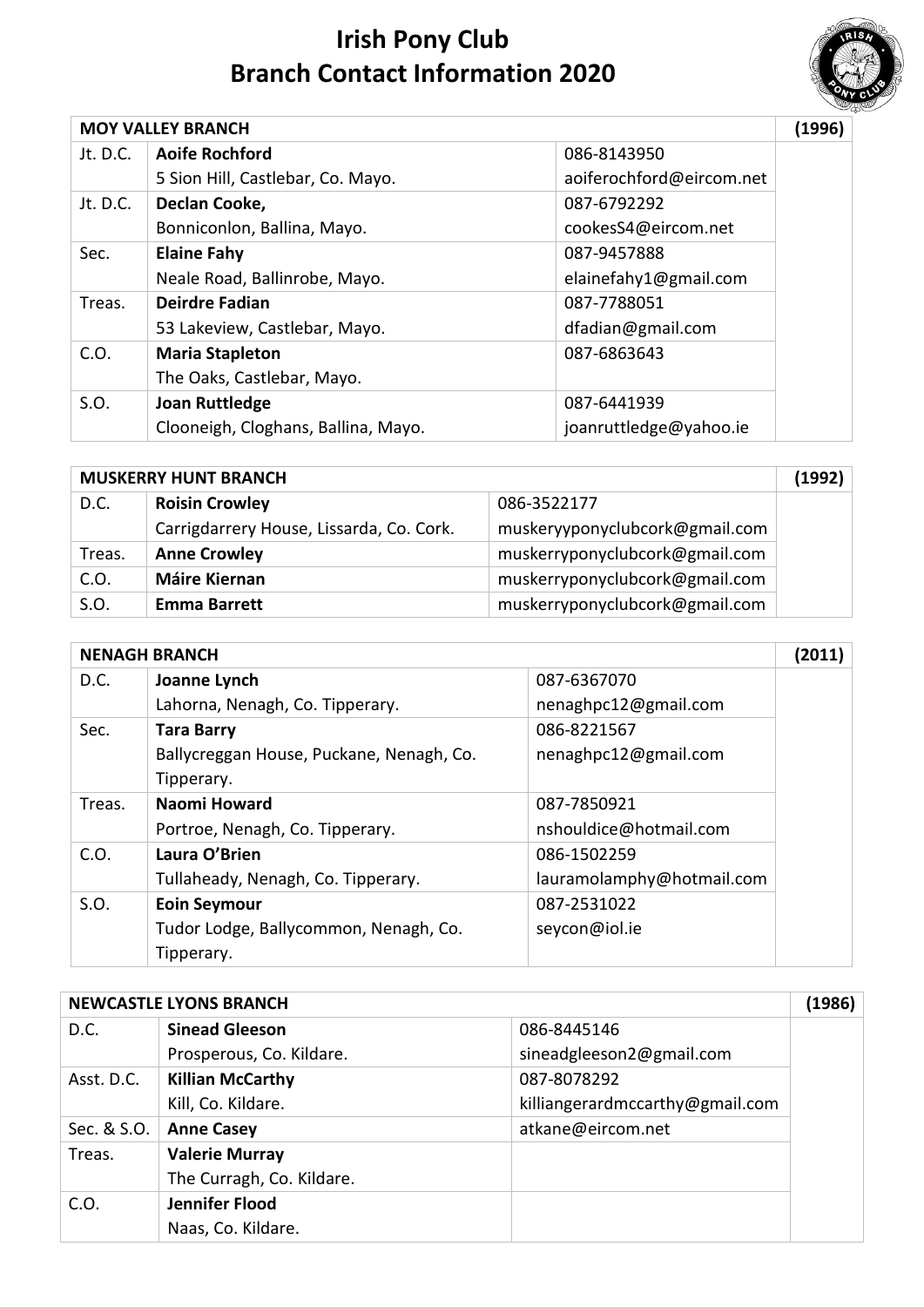

|        | <b>NORTH KILKENNY HUNT BRANCH</b>              |                              |  |
|--------|------------------------------------------------|------------------------------|--|
| D.C.   | Geri Doyle Ryan                                | 087-7919303                  |  |
|        | Rathpatrick, Crosspatrick, Co. Kilkenny.       | geridoyleryan@yahoo.ie       |  |
| Sec.   | <b>Eimear Clarke</b>                           | 086-2536687                  |  |
|        | Huntstown, Kilmanagh, Co. Kilkenny.            | ejeanclarke@gmail.com        |  |
| Treas. | <b>Ailis Holohan</b>                           | 086-3058361                  |  |
|        | The Stables, Killahy, Tullaroan, Co. Kilkenny. | ailis.holohan@gmail.com      |  |
| C.O.   | <b>Jill Maher</b>                              | 087-2786684                  |  |
|        | Nuenna Farm, Kilkenny Road, Freshford, Co.     | nuennaequestrian@hotmail.com |  |
|        | Kilkenny.                                      |                              |  |
| S.O.   | <b>Philip Murphy</b>                           | 087-2642216                  |  |
|        | Keatingstown, Thornback, Kilkenny.             | philmurphykk@gmail.com       |  |

| <b>NORTH TIPPERARY &amp; ORMOND HUNT BRANCH</b> |                                              |                           | (1968) |
|-------------------------------------------------|----------------------------------------------|---------------------------|--------|
| D.C. &                                          | <b>Emily Hogan</b>                           | 087-9253631 / 057-9139093 |        |
| C.O.                                            | Roden House, Rathcabbin, Roscrea, Co.        | emily@hacketts.ie         |        |
|                                                 | Tippeary.                                    |                           |        |
| Asst.                                           | Jennifer Donovan                             | 087-6271652               |        |
| D.C.                                            | Rodeen, Borrisokane, Co. Tipperary.          | jenndonovan@hotmail.com   |        |
| Sec.                                            | <b>Kevin O'Meara</b>                         | 086-8567258               |        |
|                                                 | Frankfort, Dunkerrin, Birr, Co. Offaly.      | kevinomeara12@gmail.com   |        |
| Treas.                                          | <b>Charon Reams</b>                          | 086-8738606               |        |
| & S.O.                                          | 69 St. Cormac's Park, Kilcormac, Co. Offaly. | charoncoleman@yahoo.com   |        |

| <b>OFFALY BRANCH</b> |                                         |                         | (1982) |
|----------------------|-----------------------------------------|-------------------------|--------|
| D.C.                 | Nicola Conway                           | 087-2996245             |        |
|                      | Deerpark, Croghan, Rhode, Co. Offaly.   | nicedconway@hotmail.com |        |
| Asst.                | <b>Louise Moore</b>                     | 087-7738999             |        |
| D.C.                 | Castlejordan, Rhode, Co. Offaly.        | Imoore@olh.ie           |        |
| Sec.                 | <b>Edna Moore</b>                       | 086-8505173             |        |
|                      | Kildangan, Ballinbrackey, Kinnegad, Co. | ednavmoore@hotmail.com  |        |
|                      | Meath.                                  |                         |        |
| Treas.               | <b>Miriam Minnock</b>                   | 087-2286463             |        |
|                      | Murrough, Rahan, Tullamore, Co. Offaly. | miriamminnock@gmail.com |        |
| C.O.                 | <b>Jeanette Donath Murphy</b>           | 086-4012539             |        |
|                      | Garr, Rhode, Co. Offaly.                |                         |        |
| S.O.                 | <b>Helen McNamee</b>                    | 086-8381533             |        |
|                      | Clonmore, Rhode, Co. Offaly.            | clonmorerc@hotmail.com  |        |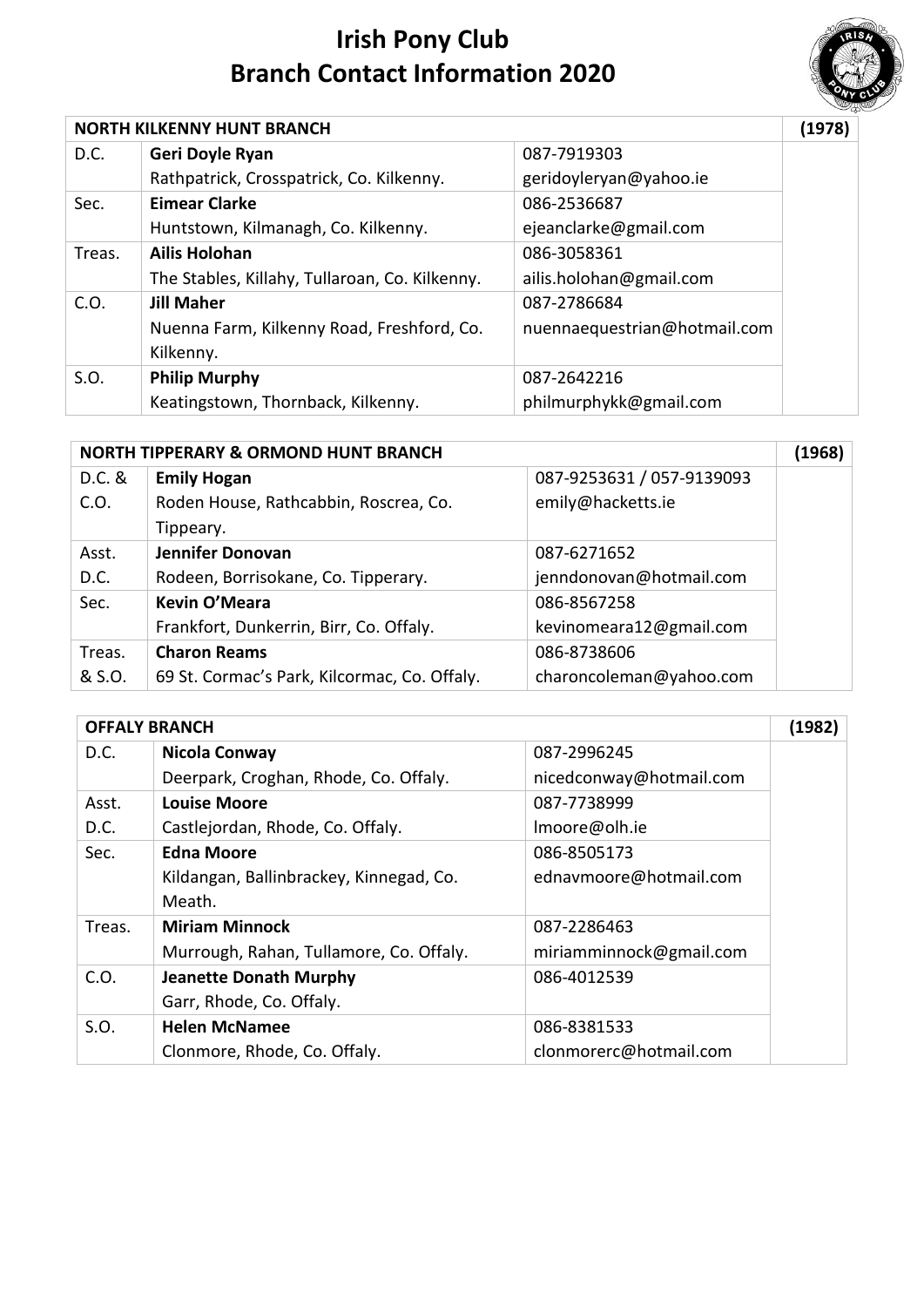

|        | <b>SCARTEEN HUNT BRANCH</b>                 |                            | (1979) |
|--------|---------------------------------------------|----------------------------|--------|
| D.C.   | <b>Claire Hughes</b>                        | 087-2779203                |        |
|        | Ballygodeen Stud, Cullen Road, Monard, Co.  | claireandjude@eircom.net   |        |
|        | Tipperary.                                  |                            |        |
| Asst.  | <b>Siobhan Reidy Leahy</b>                  | siobhanreidy22@gmail.com   |        |
| D.C.   | Ballinascaula, Bulgaden, Kilmallock, Co.    |                            |        |
|        | Limerick.                                   |                            |        |
| Sec.   | <b>Andrea Westbrook</b>                     | 086-3930208                |        |
|        | Ballinacourty, Lisvernane, Glen of Aherlow, | andreawestbrook0@gmail.com |        |
|        | Co. Tipperary.                              |                            |        |
| Treas. | <b>Brid Taylor</b>                          | 087-9661980                |        |
|        | Monemore, Emly, Co. Tipperary.              |                            |        |
| C.O.   | <b>Peggy Cooke</b>                          | 087-7768529                |        |
|        | Bottomstown, Hospital, Co. Limerick.        | peggycooke1@gmail.com      |        |

|          | <b>SHILLELAGH &amp; DISTRICT HUNT BRANCH</b> |                          | (1964) |
|----------|----------------------------------------------|--------------------------|--------|
| Jt. D.C. | <b>Bríd Kavanagh</b>                         | 086-8587623              |        |
|          | "Barrack Lodge", Tomacork, Carnew, Co.       | bridkavanagh@hotmail.com |        |
|          | Wicklow.                                     |                          |        |
| Jt. D.C. | <b>Patricia Doyle</b>                        | 087-7921474              |        |
|          | Ashwood Stud, Ashwood, Arklow, Co. Wicklow.  | ashwoodstud@eircom.net   |        |
| Sec.     | <b>Amanda Furlong</b>                        | 086-3424547              |        |
|          | Mount Pleasant House, Mount Pleasant,        | furlong.amanda@yahoo.com |        |
|          | Tinahely, Co. Wicklow.                       |                          |        |
| Treas.   | <b>Lucilla Brophy</b>                        | 087-4186963              |        |
|          |                                              | lucillabyrne@gmail.com   |        |
| C.O.     | <b>Anne Marie Kavanagh</b>                   | 087-2070595              |        |
|          | The Beeches, Croneyhorn, Carnew, Co.         | amk239466@gmail.com      |        |
|          | Wicklow.                                     |                          |        |
| S.O.     | Sarah and David Hathaway                     | 087-2265327              |        |
|          |                                              | sarahmhathaway@gmail.com |        |

|        | <b>SLIGO HUNT BRANCH</b>               |                            | (1955) |
|--------|----------------------------------------|----------------------------|--------|
| D.C.   | <b>Meryl Connaughton</b>               | 089-4434899                |        |
|        | Scregg House, Drumlion, Carrick on     | merylconnaughton@gmail.com |        |
|        | Shannon, Co. Roscommon.                |                            |        |
| Asst.  | Liam Filan                             | 087-2437136                |        |
| D.C.   | Homeville Stables, Carraroe, Sligo.    | filanhorses@gmail.com      |        |
| Sec.   | Kean O'Hara                            | 086-2585946                |        |
|        | Annaghmore Farm, Collooney, Co. Sligo. | sligoponyclub@gmail.com    |        |
| Asst.  | <b>Denise McCameron</b>                | 087-7438117                |        |
| Sec.   | Carrowgilhooly, Dromard, Co. Sligo.    | denisemccameron@gmail.com  |        |
| Treas. | <b>Alex Hughes</b>                     | 086-0264916                |        |
|        | River Cottage, Lynch's Lane,           | alexanderehughes@gmail.com |        |
|        | Ballinacarrow, Co. Sligo.              |                            |        |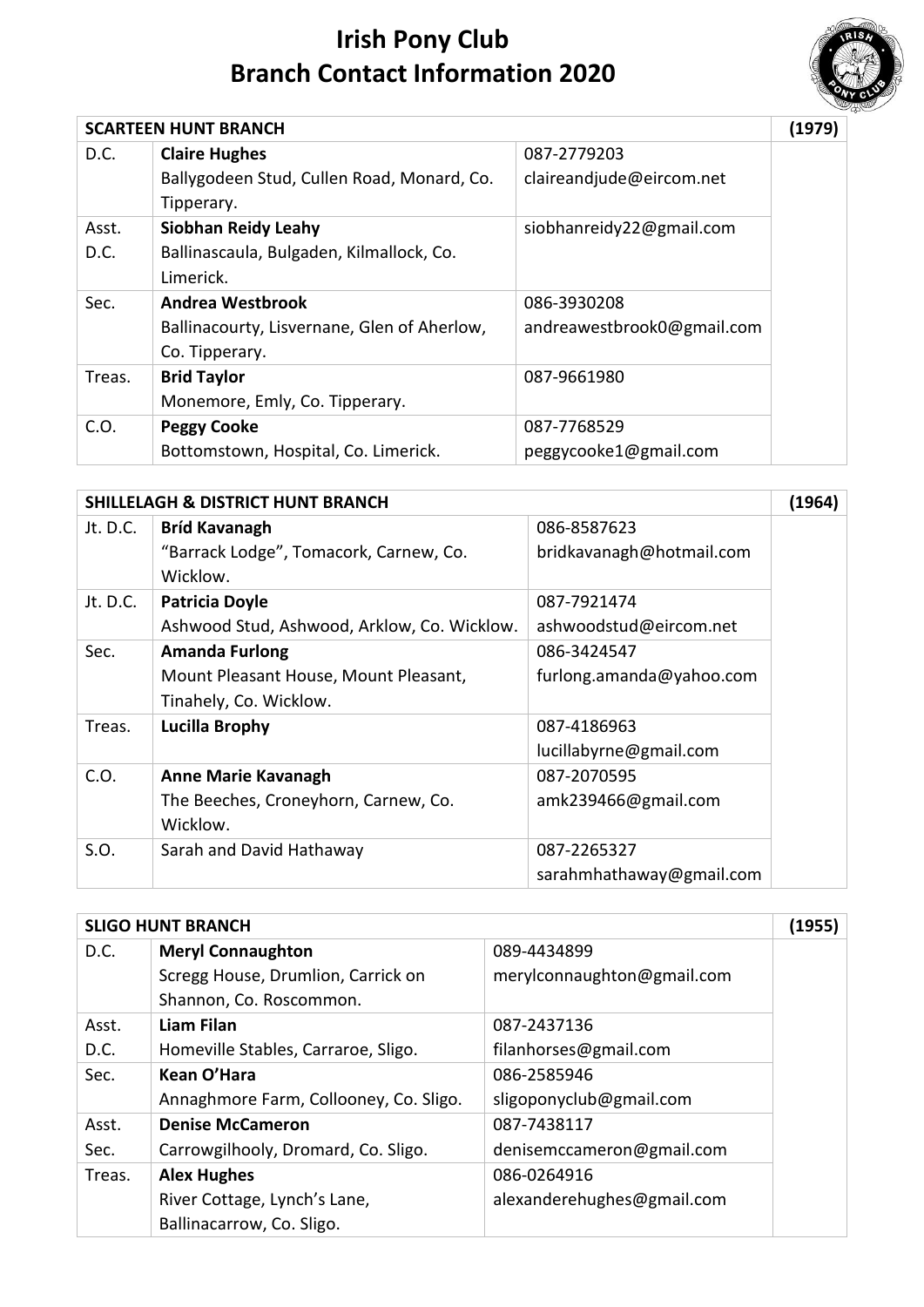

| C.O.  | Mark O'Hara                              | 086-8269137                       |
|-------|------------------------------------------|-----------------------------------|
|       | Closkeybeg, Riverstown, Co. Sligo.       | markerrill@gmail.com              |
| Asst. | Ursula Schweiger O'Connor                | 086-8477195                       |
| C.O.  | Island View Stables, Grange, Co. Sligo.  | islandviewridingstables@gmail.com |
| S.O.  | <b>Ciaran McGrath</b>                    | 086-8954171                       |
|       | Donaghintraine, Dromore West, Co. Sligo. | mcgrath.auto@gmail.com            |

|        | <b>SOUTH DONEGAL BRANCH</b>              |                               |  |
|--------|------------------------------------------|-------------------------------|--|
| D.C.   | <b>David Morrow</b>                      | 087-2977486                   |  |
|        | Flowerhill, Drumgowan House,             | ddlarmorrow@gmail.com         |  |
|        | Drumgowan, Donegal Town.                 |                               |  |
| Asst.  | <b>Heather McCole</b>                    | 086-3421414                   |  |
| D.C.   | Crossroads, Narin, Portnoo, Co. Donegal. | hm@live.ie                    |  |
| Sec.   | <b>Maxine Beales</b>                     | 087-9319117                   |  |
|        | Aughashiel, Stranorlar, Co. Donegal.     | maxinebeales@gmx.com          |  |
| Treas. | <b>Mary Anna Johnstone</b>               | 087-1171972                   |  |
|        | Eden, Rosbeg, Portnoo, Co. Donegal.      | maw@maryannawright.com        |  |
| C.O.   | <b>Caroline Gillespie</b>                | 087-6529832                   |  |
|        | Carn, Ballybofey, Co. Donegal.           | carolinegillespie81@gmail.com |  |
| S.O.   | <b>Erin Fergus</b>                       | 086-3905842                   |  |
|        | 7 Finner Avenue, Bundoran, Co. Donegal.  | stracomerstables@hotmail.com  |  |

|          | <b>SOUTH UNION HUNT BRANCH</b>                 |                         | (1969) |
|----------|------------------------------------------------|-------------------------|--------|
| D.C.     | <b>Audra Busteed</b>                           | 087-4169693             |        |
|          | The Paddock, Highland Farm, Monkstown,         | abusteed@hotmail.com    |        |
|          | Co. Cork.                                      |                         |        |
| Jt. Sec. | <b>Lynda Jeffers</b>                           | 086-3838668             |        |
|          | Tara, Boardee, Carrigaline, Co. Cork.          | lyndajeffers@gmail.com  |        |
| Jt. Sec. | <b>Elaine Burns</b>                            | 086-8060731             |        |
|          | 165 Brightwater, Crosshaven, Co. Cork.         | emburns@eircom.net      |        |
| Treas.   | <b>Jennifer Holland</b>                        | 087-9356023             |        |
|          | The Glen Meadow, Meadowlands, Upper            | hollandjenn@gmail.com   |        |
|          | Rochestown, Cork.                              |                         |        |
| C.O.     | <b>Andrea Doolan</b>                           | 087-3556013             |        |
|          | Ellandville, Shanbally, Ringaskiddy, Co. Cork. | andreadoolan1@gmail.com |        |
| S.O.     | <b>Mick Manning</b>                            | 087-6839109             |        |
|          | 42 Silverhill, Herons Wood, Carrigaline, Co.   |                         |        |
|          | Cork.                                          |                         |        |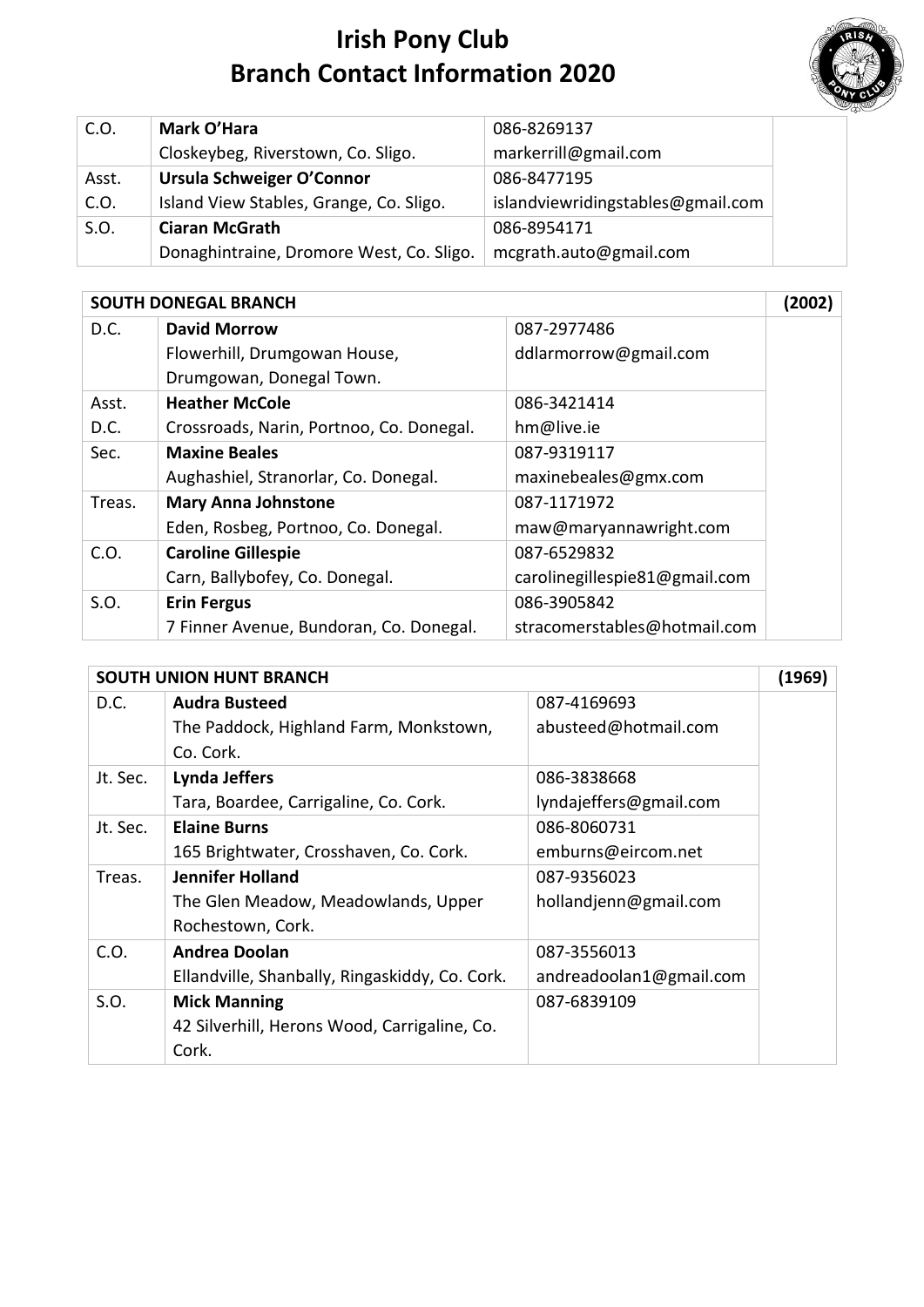

| SOUTH WESTMEATH HUNT BRANCH |                                             |                           | (1980) |
|-----------------------------|---------------------------------------------|---------------------------|--------|
| $D.C.$ &                    | <b>Nicola Collins</b>                       | 086-3177612               |        |
| S.O.                        | Baylin, Athlone, Co. Westmeath.             | nicolacollins2@gmail.com  |        |
| Sec.                        | <b>Emma-Jane Rogers</b>                     | 087-7982779               |        |
|                             | Nohaville, Tang, Ballymahon, Co. Westmeath. | emma-                     |        |
|                             |                                             | jane rogers@education.gov |        |
|                             |                                             | e.ie                      |        |
| Treas.                      | <b>Vanessa Francies</b>                     |                           |        |
| C.O.                        | <b>Denise Whittaker</b>                     | 086-2523027               |        |
|                             | Tonagh, Glasson, Athlone, Co. Westmeath.    | deniseconnaughton@gmail.  |        |
|                             |                                             | com                       |        |

|        | <b>THE KINGDOM BRANCH</b>                 |                             | (1992) |
|--------|-------------------------------------------|-----------------------------|--------|
| D.C.   | <b>Gaelle Daly</b>                        | 087-1176807                 |        |
|        | Storms, Tubrid, Kenmare, Co. Kerry.       | gaelle.daly@gmail.com       |        |
| Asst.  | Karen O'Sullivan                          | 087-2458710                 |        |
| D.C.   | Meenala Stud, Castleisland, Co. Kerry.    | meenalamusic@gmail.com      |        |
| Asst.  | <b>Josephine Slattery</b>                 | 086-6042082                 |        |
| D.C.   | Clounametig, Abbeydorney, Co. Kerry.      | josephineslattery@gmail.com |        |
| Sec.   | Kira Clarke                               | 087-6772669                 |        |
|        | 6 Priory Grove, Muckross Road, Killarney, | kiratads@hotmail.com        |        |
|        | Co. Kerry.                                |                             |        |
| Asst.  | <b>Richard Enright</b>                    | 085-1205912                 |        |
| Sec.   | Templeathea, Co. Limerick.                | enright.richard@gmail.com   |        |
| Asst.  | <b>Caroline Enright</b>                   | 085-7073948                 |        |
| Sec.   | Templeathea, Co. Limerick.                | enright.richard@gmail.com   |        |
| Treas. | <b>Mark McElligott</b>                    | 087-7632520                 |        |
|        | Castleisland, Co. Kerry.                  | mark.mcelligott@gmail.com   |        |
| C.O.   | <b>Oonagh Hartnett</b>                    | 087-2629369                 |        |
|        | 7 William Street, Listowel, Co. Kerry.    | oonagh.hartnett@gmail.com   |        |
| S.O.   | <b>Christine Sheehy</b>                   | 0876232460                  |        |
|        | Clandouglas, Lixnaw, Co. Kerry.           | chriscos2019@gmail.com      |        |

|          | <b>TIPPERARY HUNT BRANCH</b>             |                           | (1958) |
|----------|------------------------------------------|---------------------------|--------|
| D.C. &   | <b>Deirdre Blackwell</b>                 | 087-8038636               |        |
| C.O.     | Fernfield, Ballypatrick, Clonmel, Co.    | deirdre@borsolicitors.com |        |
|          | Tipperary.                               |                           |        |
| Asst.    | <b>Joan Fox</b>                          | 087-2828024               |        |
| $D.C.$ & | Garrankyle, Cloneen, Co. Tipperary.      | joanfoxe@gmail.com        |        |
| S.O.     |                                          |                           |        |
| Treas.   | <b>Sharon Lynch</b>                      | 086-3471126               |        |
|          | Tinvane, Carrick on Suir, Co. Tipperary. | sharon@premierautosclon   |        |
|          |                                          | mel.com                   |        |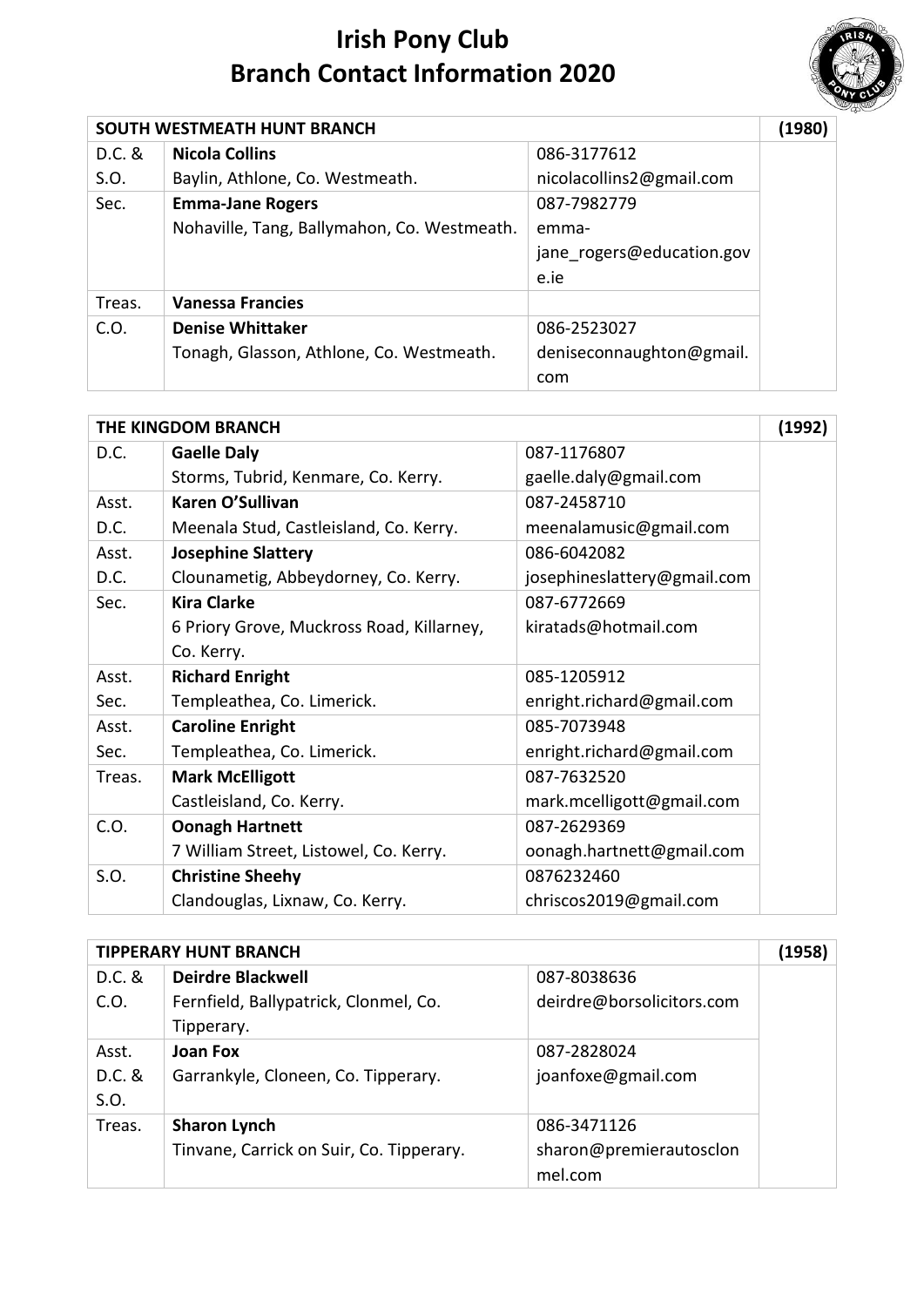

|        | <b>THOMOND BRANCH</b>                 |                         | (2017) |
|--------|---------------------------------------|-------------------------|--------|
| D.C.   | Leslie Jones                          | 087-9306815             |        |
|        | Kilmacoo, Avoca, Co. Wicklow.         | lesleyjones@live.ie     |        |
| Sec.   | <b>Tiernan O'Neill</b>                | oneilltiernan@gmail.com |        |
|        | 103 The Grange, Raheen, Limerick.     |                         |        |
| Treas. | Andrew O'Byrne                        | andyoby@gmail.com       |        |
|        | 36 Downey Street, Killalee, Limerick. |                         |        |
| C.O.   | Karen Keehan                          | karenkeehan@gmail.com   |        |
|        | 28 Garryowen Road, Limerick.          |                         |        |
| S.O.   | <b>Damian Gavin</b>                   | dgavin@gmail.com        |        |
|        | 17 Lower Carey's Road, Limerick.      |                         |        |

|        | <b>TUAM &amp; DISTRICT BRANCH</b>            |                           | (2006) |
|--------|----------------------------------------------|---------------------------|--------|
| D.C.   | <b>Maura Quinn</b>                           | 087-9421690               |        |
|        | 46 Old Racecourse, Dublin Road, Tuam, Co.    | mauraquinn61@gmail.com    |        |
|        | Galway.                                      |                           |        |
| Sec.   | <b>Joanne Breheny</b>                        | 086-1776259               |        |
|        | 26 Friars, Dunmore, Co. Galway.              |                           |        |
| Treas. | <b>Sally Connaughton</b>                     | 087-7649934               |        |
|        | Curryeighter, Tuam, Co. Galway.              |                           |        |
| C.O.   | <b>Sinead Breheny</b>                        | 085-1390751               |        |
|        | Shanballymore, Garrafrauns, Co. Galway.      | sineadbreheny@yahoo.co.uk |        |
| S.O.   | <b>Margie Forsythe</b>                       | 087-7783049               |        |
|        | Dooley's Estate, Clonberne, Ballinasloe, Co. |                           |        |
|        | Galway.                                      |                           |        |

|        | <b>UNITED HUNT BRANCH</b>                    |                             | (1967 |
|--------|----------------------------------------------|-----------------------------|-------|
| D.C.   | <b>Marie Ahern</b>                           | 087-7693714 / 021-4880677   |       |
|        | The Loft, Graigue, Glenville, Co. Cork.      | aherneng@eircom.net         |       |
| Sec.   | <b>Charlotte Robinson</b>                    | 086-6026467                 |       |
|        | Boycestown, Carrigaline, Co. Cork.           | lotty.robinson@yahoo.com    |       |
| Treas. | <b>Rhoda Harris</b>                          | 089-4263420                 |       |
|        | 4 The Courtyard, Meadow Lane, Whitegate,     | rhodaharris@eircom.net      |       |
|        | Co. Cork.                                    |                             |       |
| C.O.   | <b>Paul Leahy</b>                            | 087-9901656                 |       |
|        | Dunbullogue, Carrignavar, Co. Cork.          | cnocbui@yahoo.com           |       |
| S.O.   | <b>Louisa Robinson</b>                       | 087-2429319                 |       |
|        | Killowen, Nohoval, Kinsale, Co. Cork.        | louise.robinson84@gmail.com |       |
| S.O.   | <b>Alvin Hall</b>                            | alvinhall01@gmail.com       |       |
|        | Wishfields, Killaseragh, Ballynoe, Co. Cork. |                             |       |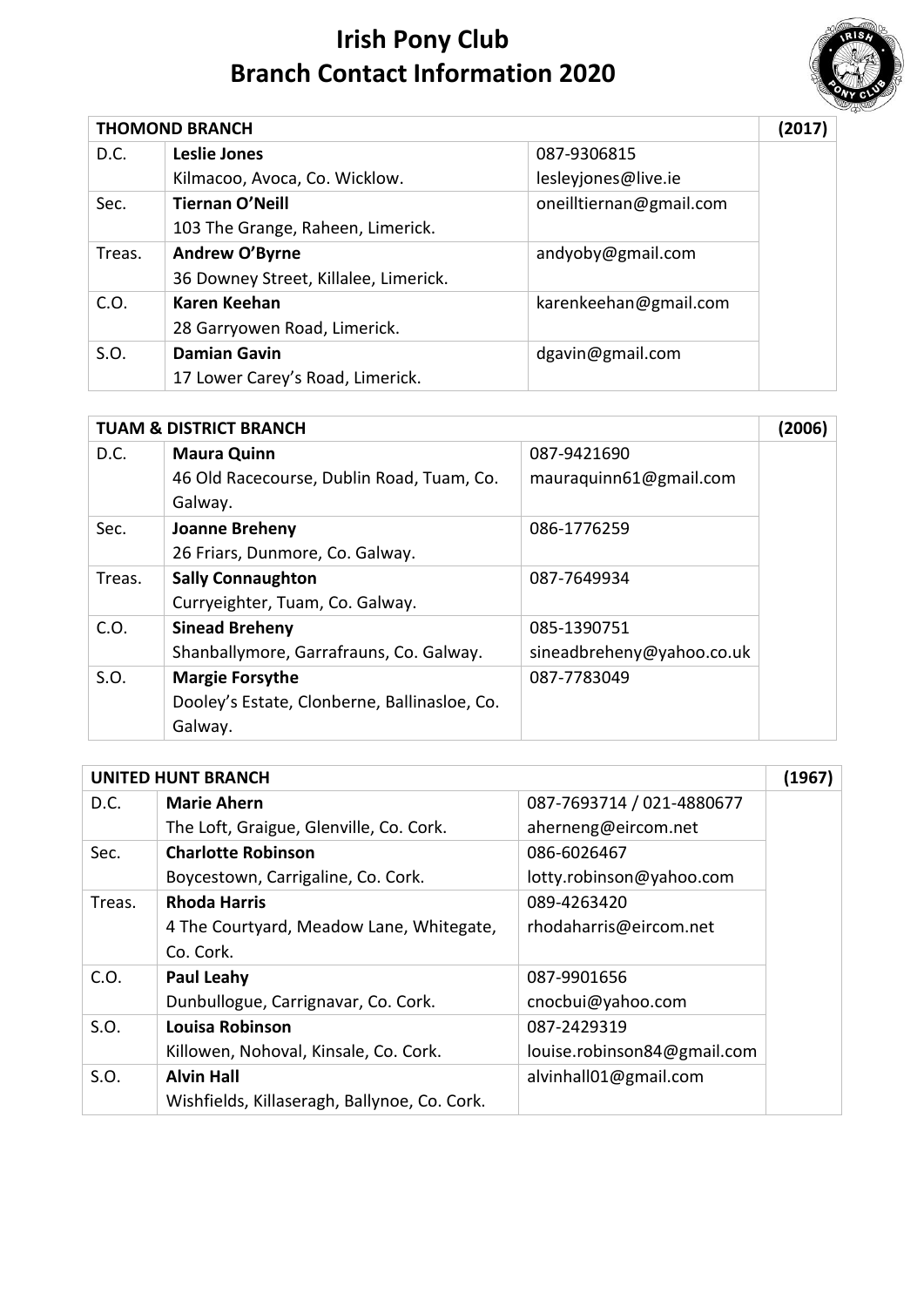

| <b>WARD UNION BRANCH</b> |                           |                          | (1954) |
|--------------------------|---------------------------|--------------------------|--------|
| D.C.                     | <b>Miriam Coakley</b>     | 087-2273448              |        |
|                          |                           | miriam.coakley@gmail.com |        |
| Sec.                     | <b>Caroline Cormican</b>  |                          |        |
| Treas.                   | <b>Catherine Mullarky</b> |                          |        |
| C.O.                     | <b>Clare O'Sullivan</b>   | 086-8373638              |        |
| S.O.                     | <b>Clare Greene</b>       |                          |        |

|        | <b>WARRINGTON BRANCH</b>            |                                 |  |
|--------|-------------------------------------|---------------------------------|--|
| D.C.   | <b>Emer Ferran</b>                  |                                 |  |
| Treas. | <b>Michelle Delaney McCormack</b>   | 087-6258009                     |  |
|        |                                     | warringtontreasurer@outlook.com |  |
| C.O.   | Lucinda Hutchinson                  | 086-3289072                     |  |
|        | Talbots Hill, Gowran, Co. Kilkenny. | lucindah@eircom.net             |  |
| S.O.   | <b>Linda Moloney</b>                | 086-3133765                     |  |
|        | Warrington, Kilkenny.               | lindamoloney@live.com           |  |

|        | <b>WATERFORD HUNT BRANCH</b>               |                          | (1962) |
|--------|--------------------------------------------|--------------------------|--------|
| D.C.   | Paul O'Connor                              | 086-8151870              |        |
|        | Whitefield, Annestown, Co. Waterford.      | poconnortramore@yahoo.ie |        |
| Asst.  | <b>Fiona Ormond</b>                        | 086-3204129              |        |
| D.C.   | Spring Winds, Killea, Dunmore East, Co.    | fionaormond@gmail.com    |        |
|        | Wexford.                                   |                          |        |
| Sec.   | <b>Priscilla Larkin</b>                    | 087-4191664              |        |
|        | Mullinbro, Ferrybank, Waterford.           |                          |        |
| Treas. | <b>Fidelma Curran</b>                      | 086-8415797              |        |
|        | Fenor, Co. Waterford.                      |                          |        |
| C.O.   | <b>Eleanor Foley</b>                       | 087-2304681              |        |
|        | Ballyduff Lower, Kilmeaden, Co. Waterford. | eleanormfoley@gmail.com  |        |
| S.O.   | Jo Breheny                                 | 087-2986294              |        |
|        | Kilbride South, Tramore, Co. Waterford.    | jobreheny1@gmail.com     |        |

| <b>WESTMEATH HUNT BRANCH</b>              |                          |  |
|-------------------------------------------|--------------------------|--|
| <b>Mary Finnerty</b>                      | 086-0873505              |  |
| Ballinphort, Multyfarnham, Co. Westmeath. | maryfinnerty94@yahoo.ie  |  |
| <b>Kate Halliwell</b>                     | 086-1244090              |  |
| Leigha, Milltownpass, Mullingar, Co.      | kate.gillson80@gmail.com |  |
| Westmeath.                                |                          |  |
| Joanne Leavy                              | 086-8440772              |  |
| Walshestown North, Mullingar, Co.         | leavyj@gmail.com         |  |
| Westmeath.                                |                          |  |
| <b>Evelyn Whyte</b>                       | 087-2274216              |  |
| Rattin, Clonfad, Kinnegad, Co. Westmeath. | evelynwhyte@hotmail.com  |  |
| <b>Michael Kelly</b>                      | 087-8578015              |  |
|                                           |                          |  |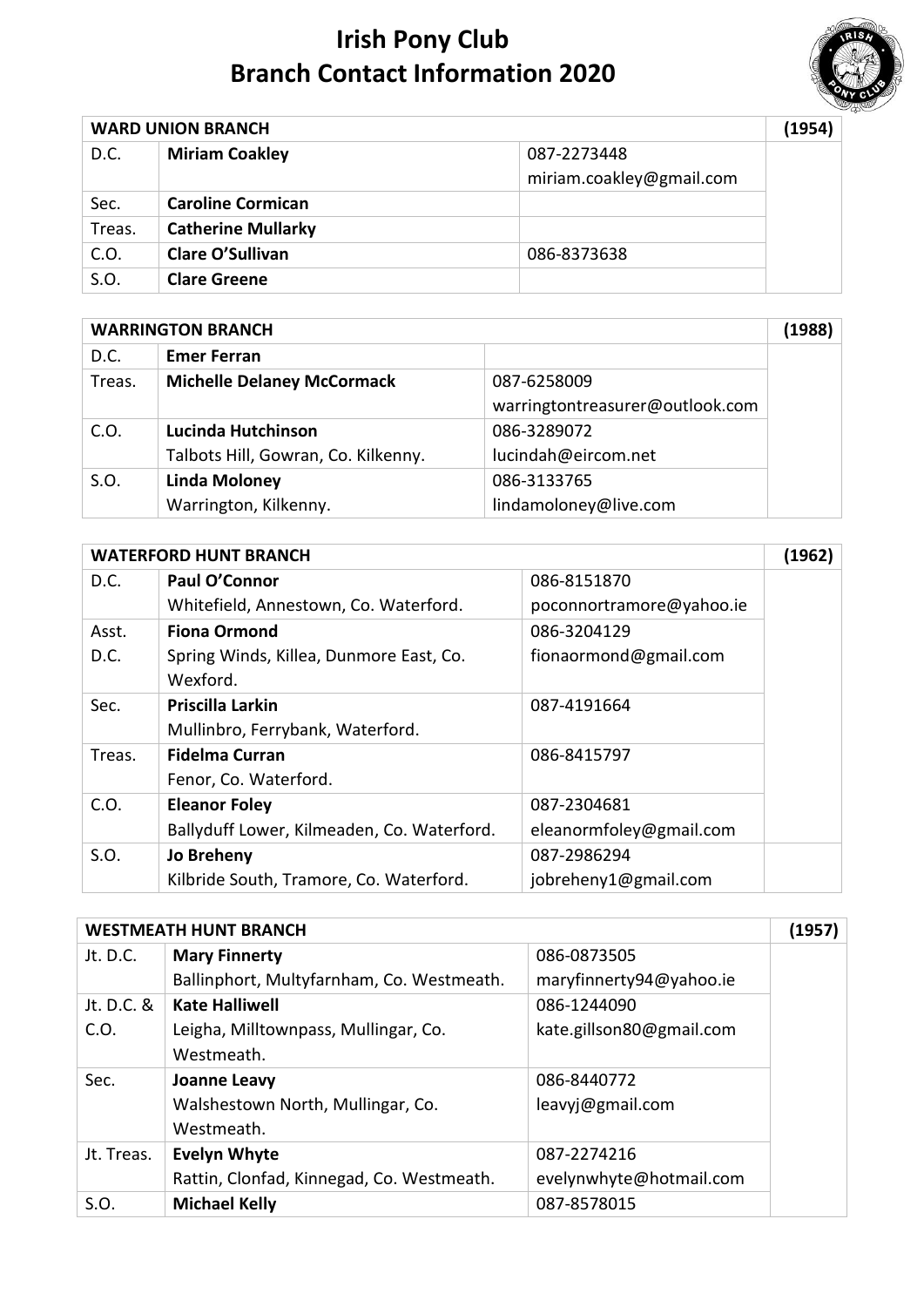

| <b>WEST CARBERY HUNT BRANCH</b> |                                           |                         | (1972) |
|---------------------------------|-------------------------------------------|-------------------------|--------|
| D.C.                            | Pamela Franklin                           | 086-8539981             |        |
|                                 | Dromreaghm, Durrus, Co. Cork.             | pamfranklin3@gmail.com  |        |
| Asst.                           | <b>April Angold</b>                       | 085-8563134             |        |
| D.C.                            | Coomanore South, Bantry, Cork.            | ravensent@outlook.com   |        |
| Sec.                            | Lucinda O'Connor                          | 086-1588713             |        |
|                                 | Kealkill, Bantry, Co. Cork.               | coghlanhicks@gmail.com  |        |
| C.O.                            | <b>Liz Campbell</b>                       | 086-8105945 / 027-52639 |        |
|                                 | Raheen, Bantry, Co. Cork.                 | liz@the-grapevine.ie    |        |
| S.O.                            | <b>Gemma Dale</b>                         | 087-7173725             |        |
|                                 | Tranquility House, Ballingeary, Co. Cork. | gemmapetshop@gmail.com  |        |

|        | <b>WEST WATERFORD HUNT BRANCH</b> |                         | (1989) |
|--------|-----------------------------------|-------------------------|--------|
| D.C.   | <b>Orla Nicholson</b>             | 087-2741508             |        |
|        |                                   | orla@birdcontrol.ie     |        |
| Asst.  | <b>Aidan Foley</b>                | 087-2201246             |        |
| D.C.   |                                   | afoghlu@eircom.net      |        |
| Sec.   | <b>Claire Padden</b>              | 085-7375709             |        |
|        |                                   | clairekpadden@gmail.com |        |
| Treas. | <b>Elaine Kirk</b>                | 087-2306621             |        |
|        |                                   |                         |        |
| C.O.   | <b>Alison Maxwell</b>             | 087-7400390             |        |
|        |                                   | ali@moorehill.com       |        |
| C.O.   | <b>Denise Meaney</b>              | 087-6480834             |        |
|        |                                   | meaneydenise@gmail.com  |        |
| S.O.   | <b>Petra Roch Perks</b>           | 087-7449705             |        |
|        |                                   | petra@swirish.com       |        |
| S.O.   | Angela Loughnane                  | 086-8305663             |        |
|        |                                   | angmorrisson@yahoo.ie   |        |

|          | <b>WEXFORD HUNT BRANCH</b>              |                                | (1960) |
|----------|-----------------------------------------|--------------------------------|--------|
| Jt. D.C. | <b>Michael Finn</b>                     | 087-2310294 / 053-9247578      |        |
|          | Ballybrennan House, Bree, Enniscorthy,  | michaelfinnmachinery@gmail.com |        |
|          | Co. Wexford.                            |                                |        |
| Jt. D.C. | <b>Carmel Fitzpatrick</b>               | 087-9395700 / 051-425135       |        |
|          | Newtown Commons, New Ross, Co.          | carmel1fitz@gmail.com          |        |
|          | Wexford.                                |                                |        |
| Jt. Sec. | Paula Ronan                             | 086-1294859                    |        |
|          | Ballinvegga, Ballywilliam, Enniscorthy, | paula@ronanmarketing.ie        |        |
|          | Co. Wexford.                            |                                |        |
| Jt. Sec. | <b>Julie Finn</b>                       | 085-1471803                    |        |
|          | Ballybrennan House, Bree, Co. Wexford.  |                                |        |
| Treas. & | Liz Conway                              | 085-1616341 / 051-562122       |        |
| C.O.     | Dunmain House, New Ross, Co. Wexford.   | lizconway41@gmail.com          |        |
| Jt. S.O. | Jacinta Reville                         | 087-9176629 / 051-428326       |        |